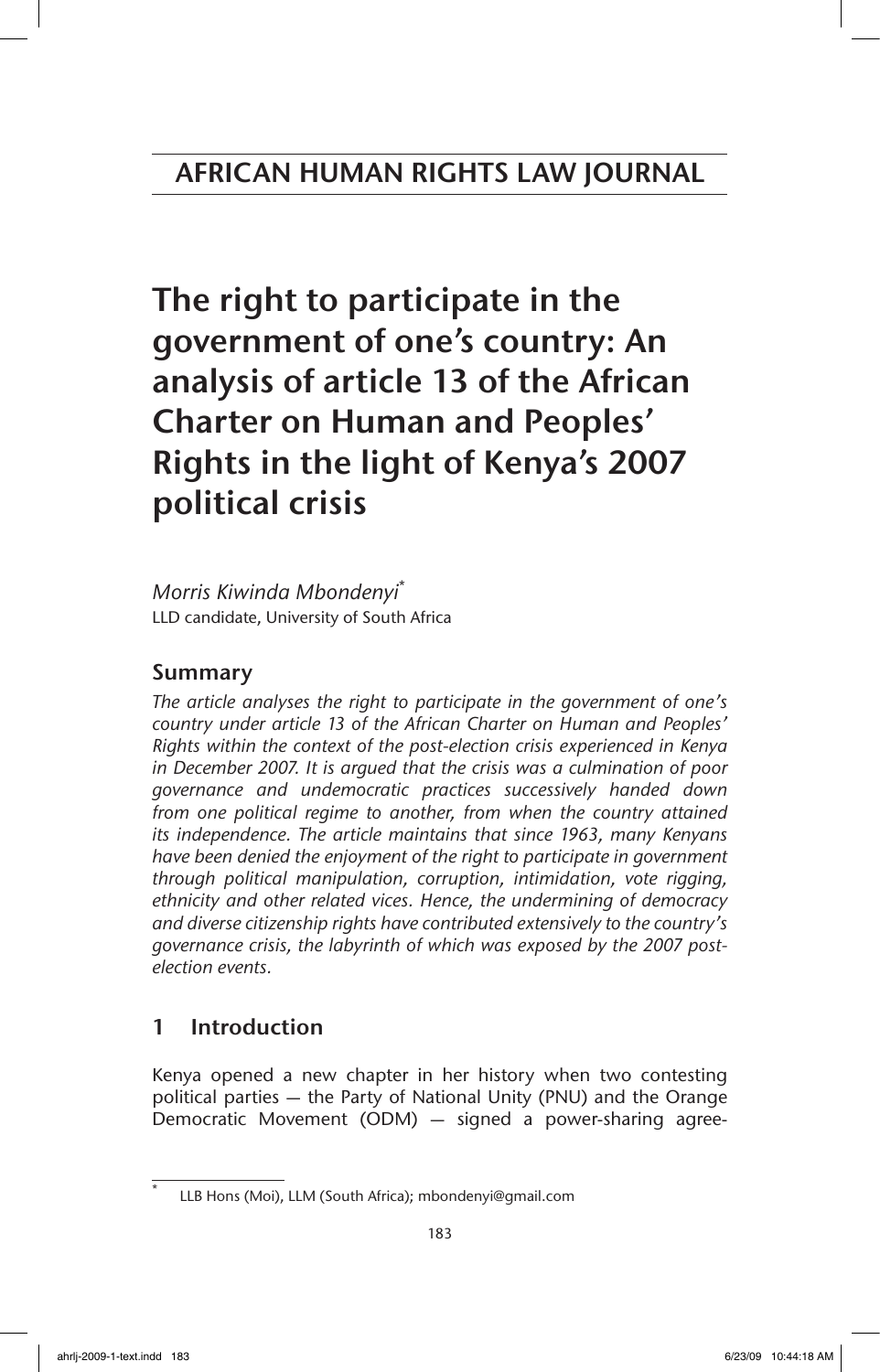ment in February 2008. $^1$  The agreement brought to an end months of civil unrest and political bickering, following the declaration of Mr Mwai Kibaki (PNU's presidential candidate) as the winner of the 2007 presidential elections.<sup>2</sup>

The wave of atrocities that resulted from the declaration of Kibaki's disputed victory caught the eye of the international community, which stepped in to restore order and peace in the country. The African Union (AU) appointed a team of international experts to mediate over the crisis. At the onset the mediators constituted the Kenya National Dialogue and Reconciliation (KNDR) team, comprising of representatives of both the ODM and  $PMU<sup>3</sup>$ 

It was evident to the team that the post-election crisis was a culmination of both long-term and immediate causes. Behind the façade of alleged election fraud were decades-old tensions that instigated the national pandemonium. The long-term causes of the crisis therefore encompassed many unresolved issues, some dating way back to the time the country attained its independence. Endemic failures in governance were at the pinnacle of such unresolved issues.<sup>4</sup>

Indeed, the widespread violence experienced in Kenya in every election year could best be understood within the context of long-standing grievances and failures of governance that run deeper than electoral politics.<sup>5</sup> Some citizens therefore have regarded elections as an opportunity to vent their anger and frustration over poor governance. On the other hand, some political elites in successive governments have regarded elections as an opportunity to settle scores with their opponents. Thus, although elections are conducted periodically, there has been no guarantee that they would be, and in most cases they have not been, free and fair. In the process, citizens have been denied the enjoyment of many of their rights, including the right to participate

<sup>1</sup> The deal was contained in two documents, namely, the Agreement on the Principles of Coalition Government and the National Accord and Reconciliation Act 2008. See The Standard Team 'New dawn as MPs convene' http://www.eastandard.net (accessed 6 March 2008).

<sup>&</sup>lt;sup>2</sup> According to estimates, at least 1 000 people were killed and 350 000 internally displaced. See The Standard Team (n 1 above).

<sup>3</sup> See B Namunane 'Annan pleads for grand coalition government' http://www. nationmedia.com (accessed 13 February 2008).

<sup>4</sup> Human Rights Watch 'Ballot to bullet: Organised political violence and Kenya's crisis of governance' (2008) 20/1 (A) 3.

<sup>5</sup> Africa Watch 'Divide and rule: State sponsored ethnic violence in Kenya' (1993) http:// hrw.org/reports/1993/kenya1193.pdf (accessed 29 March 2008); Human Rights Watch 'Playing with fire: Weapons proliferation, political violence and human rights in Kenya' (2002) http://www.hrw.org/reports/2002/kenya/ (accessed 29 March 2008). See also the *Report of the Judicial Commission Appointed to Inquire into the Tribal Clashes in Kenya* (1999) http://marskenya.org/pages/stories/Akiwumi\_Report/ (accessed 29 March 2008).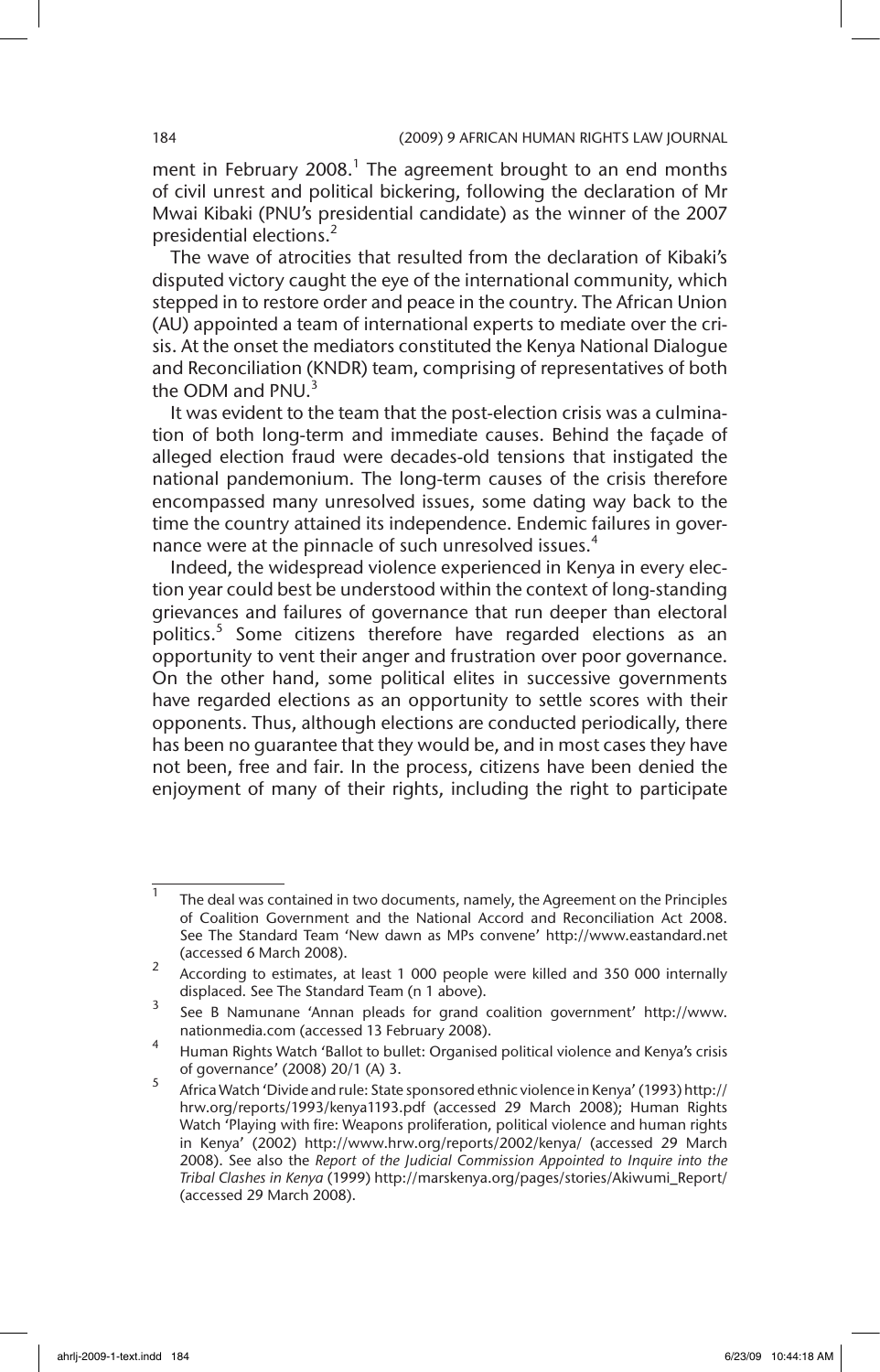in government, as guaranteed in the African Charter on Human and Peoples' Rights (African Charter).<sup>6</sup>

Against this background, the article analyses the right to participate in the government of one's country under article 13 of the African Charter in the light of the political crisis experienced in Kenya in December 2007. In the main, the article argues that the crisis resulted from the undemocratic practices and poor governance successively handed down from one political regime to another, from when the country attained its independence.

The article begins with a review of article 13 of the African Charter. It proceeds to explore the jurisprudence of the African Commission on Human and Peoples' Rights (African Commission) relating to this right. After conducting an exposition of the nature and causes of Kenya's long-term governance crisis, the article concludes with some recommendations on the way forward.

## 2 Article 13 of the African Charter revisited

The African Charter is the main normative instrument of the African human rights system. It consists of 68 articles clustered into four chapters. The Charter entails all the three generations of rights, namely, civil and political rights, economic, social, and cultural rights, and peoples' rights. Article 13, which guarantees the right to participate in the government of one's country, stipulates as follows:

- 1 Every citizen shall have the right to participate freely in the government of his country, either directly or through freely chosen representatives in accordance with the provisions of the law.
- 2 Every citizen shall have the right of equal access to the public service of his country.
- 3 Every individual shall have the right of access to public property and services in strict equality of all persons before the law.

From the wording of the above provision, it may be argued that the right to participate in the government of one's country, at least within the context of the African Charter, entails three distinct but related guarantees. These are: (i) the right to political participation; (ii) equality of access to the public service of one's country; and (iii) equality of access to public property and services. It is worth noting that, whereas the African Charter confines the enjoyment of the rights to 'political participation' and 'equality of access to the public service' only to citizens, the right to 'equality of access to public property and services' could be enjoyed by every individual residing within a particular state.

<sup>6</sup> See African Charter on Human and Peoples' Rights, adopted 27 June 1981, OAU Doc CAB/LEG/67/3 Rev 5, 21 (1982) 58 *International Legal Materials*, entered into force 21 October 1986.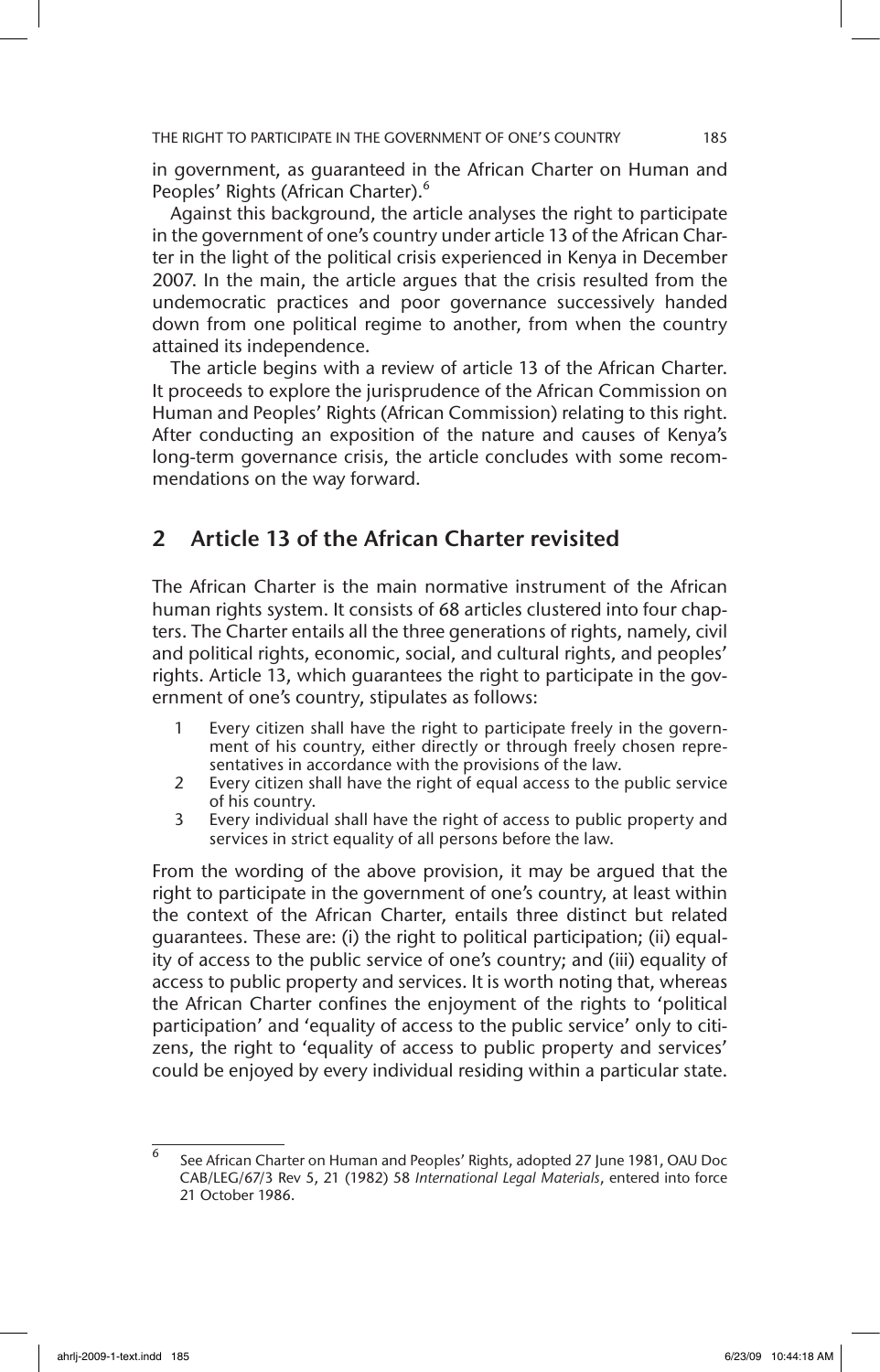A distinction could be drawn between articles 13(2) and (3) in that, while the former intends to guarantee citizens the right to participate in the public service of their country, the latter guarantees every individual access to public services without discrimination. In other words, article 13(2) appears to preclude state parties to the African Charter from adopting measures that would hinder some of their citizens from participating in the public service of their countries. Such measures could be in the nature of unfair legislation, policies or practices that are discriminatory in their form, substance or effect. A cursory glance at articles 13(2) and (3) would, however, not reveal the distinction between these two provisions.

The African Charter is by no means the only international human rights instrument that seeks to protect the right to participate in government. This right is also expressly guaranteed under article 21 of the Universal Declaration of Human Rights (Universal Declaration), $^7$  article 25 of the International Covenant on Civil and Political Rights (CCPR), article 23 of the American Convention on Human Rights (American Convention) <sup>8</sup> and article 3 of Protocol 1 of the European Convention on Human Rights and Fundamental Freedoms (European Convention).<sup>9</sup> Some of these provisions suggest that the holding of periodic and genuine elections is the main way the right to participate in government may be enjoyed. The European Convention Protocol, for example, requires states to hold 'free elections at reasonable intervals by secret ballot'. Article 21(3) of the Universal Declaration is equally emphatic that:

The will of the people … shall be expressed in periodic and genuine elections which shall be by universal and equal suffrage and shall be held by secret vote or by equivalent free voting procedures.

As shall be shown elsewhere below, it would be detrimental to confine the meaning and scope of the right to participate in government within the narrow parameters of political participation or, worse still, the holding of periodic and genuine elections. This right is quite broad and envisages various facets which link up to form the requisite framework for the realisation of the rights of all who reside within a country. Simply put, the right serves as an important bridge between three key elements that define the benchmark of good governance in any civilised society — the rule of law, democracy and human rights.

<sup>7</sup> Universal Declaration on Human Rights, GA Res 217 (III), adopted on 10 December 1948.

<sup>8</sup> See art 44 American Convention on Human Rights, OAS Treaty Series No 36, 1144 UNTS 123, entered into force 18 July 1978.

Arts 25-34, Convention for the Protection of Human Rights and Fundamental Freedoms, 213 UNTS 222, entered into force on 3 September 1953, as amended by Protocols 3, 5, 8 & 11 which entered into force on 21 September 1970, 20 December 1971, 1 January 1990 and 1 November 1998, respectively.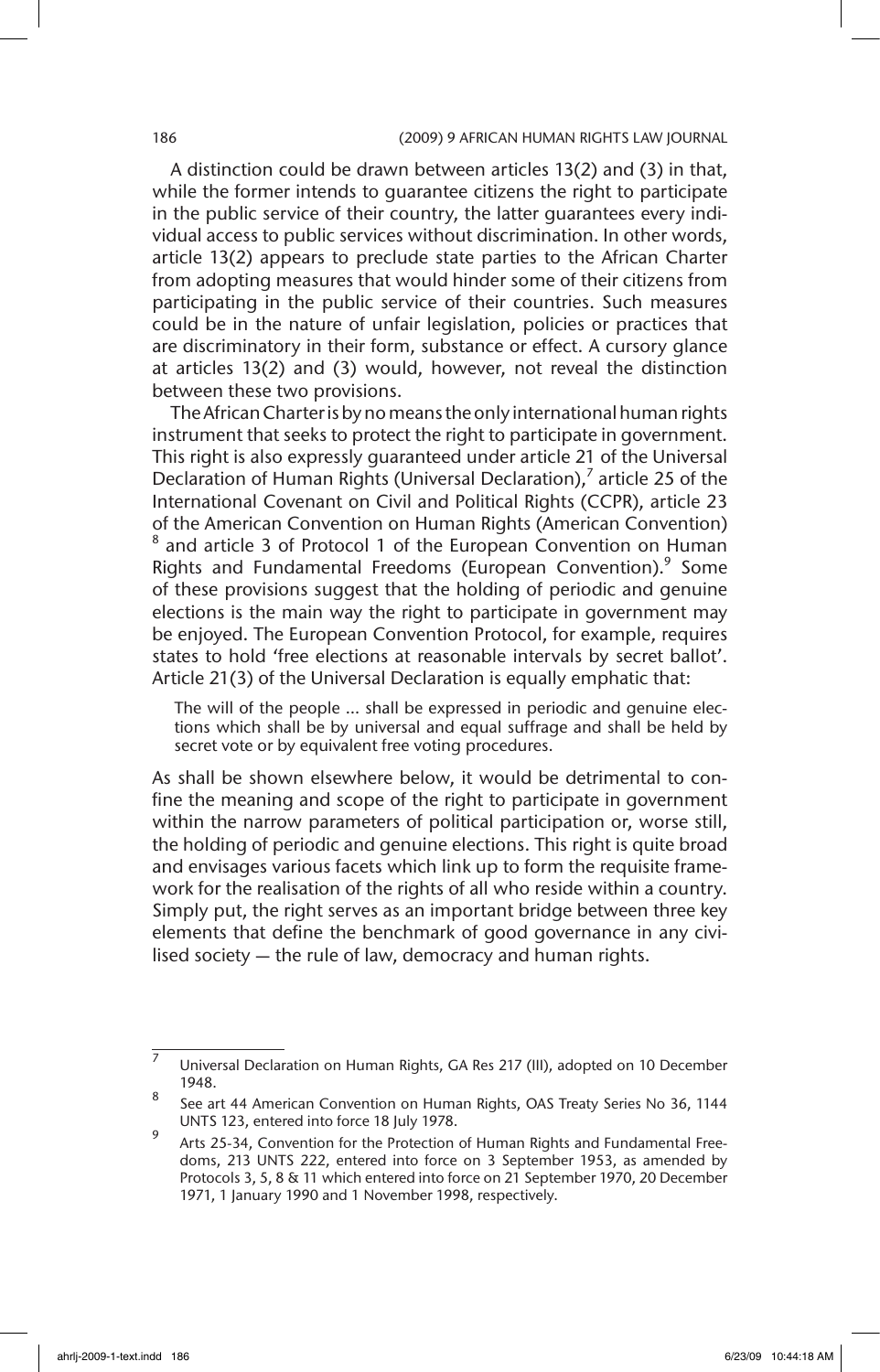It is imperative to note that governance relates to the manner in which responsibility is discharged.<sup>10</sup> In the public domain, such responsibility may be acquired through, *inter alia,* election, appointment or delegation. Therefore, good governance should be understood to mean the process where such responsibility is discharged in an effective, transparent and accountable manner.<sup>11</sup> By extension, it entails the establishment of efficient and accountable institutions — whether political, judicial, administrative or economic — that would promote, among other things, human rights, the rule of law and democracy. Ultimately, it should ensure that people are free to participate in, and be heard on, decisions that affect their lives.<sup>12</sup>

Arguably, the inclusion of the right to participate in government in the African Charter is partly in recognition of the fact that most egregious violations of human rights on the continent occur in conditions of political dictatorship and poor governance. The gross violations of human rights registered during the despotic reigns of dictators Idi Amin of Uganda, Macias Nguema of Equatorial Guinea, Jean-Bedel Bokassa of the Central African Republic and Kamuzu Banda of Malawi, just to mention a few, could be cited to vindicate this argument. Hence, in framing article 13, the drafters of the African Charter might have been compelled by the desire to wrest political power and governmental authority from the hands of the emerging post-colonial despots and vest it in citizens.

The drafters, however, failed to define the full scope of the right to participate in government, or at least to bring article 13 on par with equivalent provisions of other international human rights instruments, such as the Universal Declaration and the European Convention. In the main, the African Charter recognises the right to political participation in a very superficial way. For instance, it does not expressly guarantee the holding of periodic and genuine elections. The inadequacy attached to this right defeats logic, given that Africans have been perpetual victims of poor governance where democracy, the rule of law and human rights are deliberately undermined.<sup>13</sup>

Military rule and unconstitutional changes of government have also taken its toll on the continent. Moreover, politicians almost literally 'purchase' the right to vote from their citizens and once voted, they personalise governmental power and authority for their own benefits. Political power is abused to reward cronies and sycophants, on the one hand, and on the other, to punish 'dissidents' and opponents. Under

 $\frac{10}{10}$  K Hope 'The UNECA and good governance in Africa' paper presented at the Harvard International Development Conference 4-5 April 2003, Boston, Massachusetts, 2.

 $\frac{11}{12}$  As above.

 $\frac{12}{13}$  As above.

For a detailed discussion on this, see generally A Mangu 'The road to constitutionalism and democracy in Africa: The case of the Democratic Republic of Congo' unpublished LLD thesis, University of South Africa, 2002 ch 3.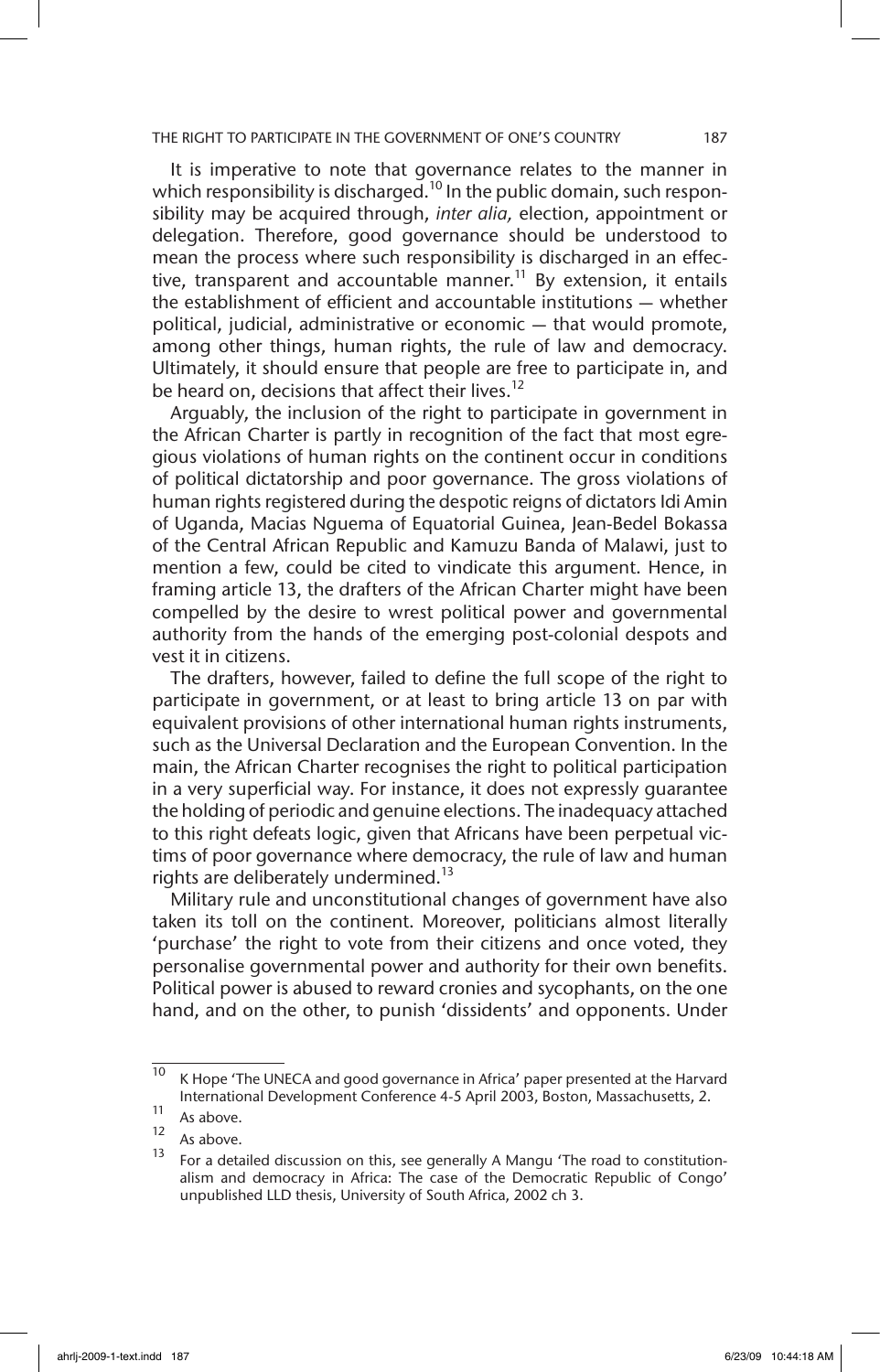such circumstances, it cannot be understood how the drafters of the African Charter could have failed to concretise this right.

In all fairness, though, it is encouraging to note that the drafters intended that the right to participate in government should be construed beyond the limited scope of 'political participation', to incorporate other relevant rights, such as equal access to public property and services. This is quite innovative because, as shall be shown below, there is a close nexus between this right and some other rights in the African Charter, to the extent that the violation of the one would most certainly lead to the violation of the others.

Indeed, even the jurisprudence of the African Commission confirms the foregoing observation. For instance, the Commission has emphasised the connectivity between this right and, among others, the rights to nationality, freedom of assembly and expression and self-determination.<sup>14</sup> It has also hinted that unconstitutional changes of government could adversely affect the enjoyment of the right to participate in government.<sup>15</sup>

## 3 The African Commission's jurisprudence on article 13

Although the African Charter does not expressly guarantee the right to nationality, the African Commission appears to treat this right as essential to the realisation of the right to participate in government. It has therefore condemned political tactics such as unlawful deportation of citizens and the invention of 'exclusionary bars' to prevent political opponents from participating fully in the affairs of their governments.

In the *Amnesty International v Zambia* case cited above, the African Commission was persuaded that the deportation of two senior members of a Zambian opposition party was not only unlawful, but was also politically motivated to deprive them of the opportunity to participate in the affairs of their government.<sup>16</sup> However, although the communication alleged the violation of article 13(1), it is not encouraging at all that the African Commission neither gave requisite attention to this claim, nor expressly found a violation of this provision. An opportunity was therefore lost where the content of this right could be demystified, at least within the context of the African human rights system.

In *Modise v Botswana,* also cited above, the complainant alleged that, although he was a national of Botswana by descent, the government

<sup>14</sup> See generally *Jawara v The Gambia* (2000) AHRLR 107 (ACHPR 2000); *Amnesty International v Zambia* (2000) AHRLR 325 (ACHPR 1999); *Legal Resources Foundation v Zambia* (2001) AHRLR 84 (ACHPR 2001); *Modise v Botswana* (2000) AHRLR 30 (ACHPR 2000).

<sup>15</sup> See generally *Jawara v The Gambia* (n 14 above).

See para 46 of the communication.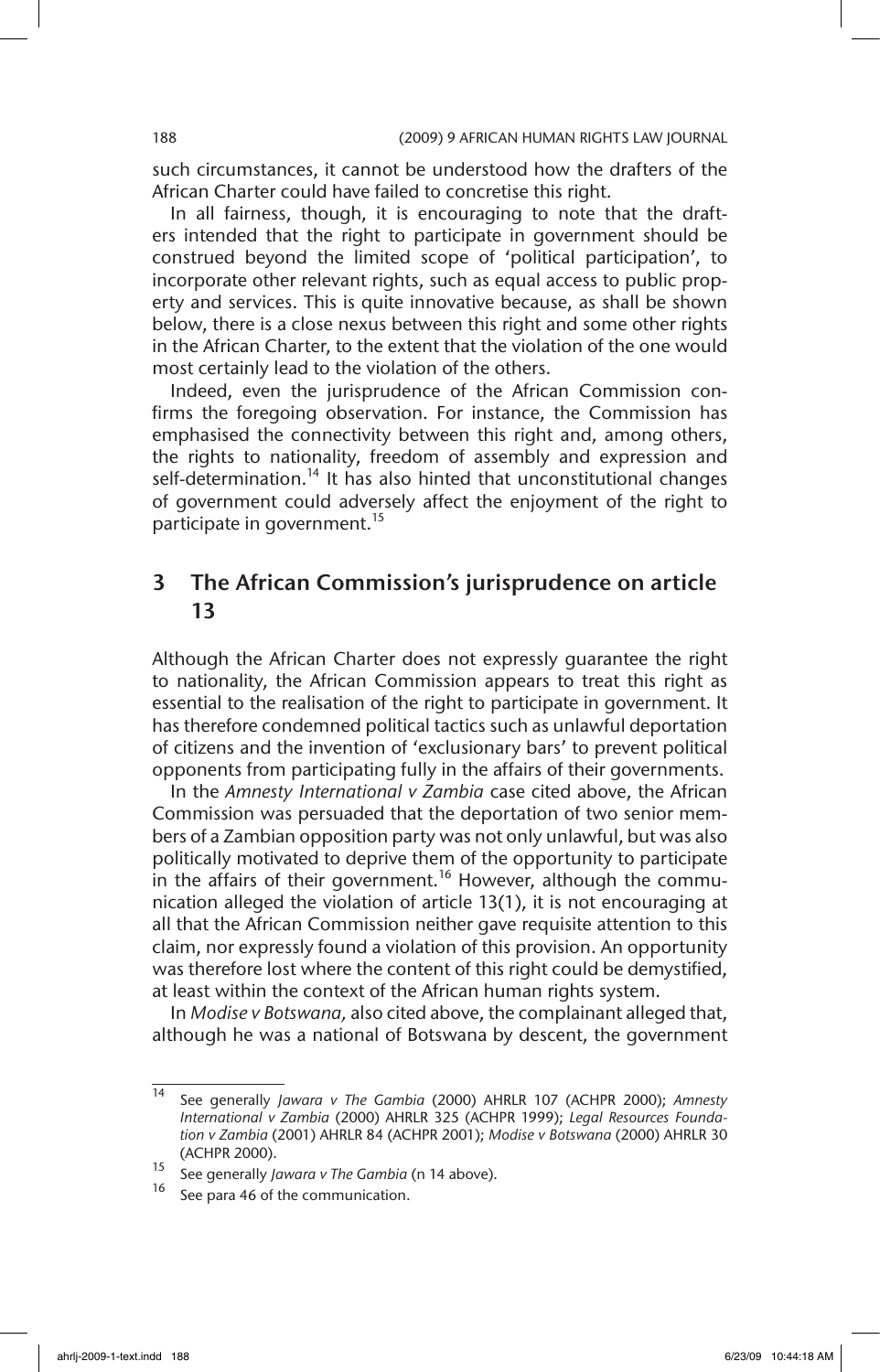declared him an 'undesirable immigrant' and subsequently deported him because of his political involvement.<sup>17</sup> After many years of contesting the recognition of his right to citizenship by descent, the government of Botswana granted him citizenship by registration.18 He contended that this latter form of citizenship was in several ways inferior to the former. One of its shortfalls, he argued, was that it precluded him from vying for the highest elected political office in the land, that is, the presidency of the Republic of Botswana.<sup>19</sup> Based on the evidence adduced before it, the Commission concluded that: $^{20}$ 

[g]ranting the complainant citizenship by registration has … gravely deprived him of one of his most cherished fundamental rights, to freely participate in the government of his country, either directly or through elected representatives. It also constitutes a denial of his right of equal access to the public service of his country guaranteed under article 13(2) of the Charter.

The African Commission has also emphasised that any measure which seeks to exclude a section of the citizenry from participating in the democratic processes of their country is discriminatory and therefore a violation of article 13 of the African Charter.<sup>21</sup> In *Legal Resources Foundation v Zambia,* it was argued that the Zambian government had amended its Constitution deliberately to 'take away' 'the accrued rights of other citizens, including the first President, Dr Kenneth Kaunda'.<sup>22</sup> The said amendment — Constitution of Zambia Amendment Act of 1996 — effectively excluded persons, other than those of whom both parents were Zambians by birth or descent, from contesting the presidency of the country.<sup>23</sup> In finding a violation of article 13 of the African Charter, the Commission reasoned as follows: $^{24}$ 

The Charter makes it clear that citizens should have the right to participate in the government of their country 'directly or through freely chosen representatives …' The pain in such an instance is caused not just to the citizen who suffers discrimination by reason of place of origin but that the rights of the citizens of Zambia to 'freely choose' political representatives of their choice, is violated. The purpose of the expression 'in accordance with the provisions of the law' is surely intended to regulate how the right is to be exercised rather than that the law should be used to take away the right.

The above reasoning is very important for two reasons. First, the African Commission establishes an important principle to the effect that the imposition of exclusionary bars with the intention to check political opposition affects both the discriminated individual and the people

<sup>17</sup> See *Modise v Botswana* (n 14 above) para 2.

<sup>18</sup> *Modise v Botswana* (n 14 above) para 95.

 $\frac{19}{20}$  As above.

<sup>20</sup> *Modise v Botswana* (n 14 above) para 96.

<sup>21</sup> *Legal Resources Foundation v Zambia* (n 14 above) para 64.

<sup>22</sup> *Legal Resources Foundation v Zambia* (n 14 above) para 2.

<sup>23</sup> *Legal Resources Foundation v Zambia* (n 14 above) para 3.

<sup>24</sup> *Legal Resources Foundation v Zambia* (n 14 above) para 72.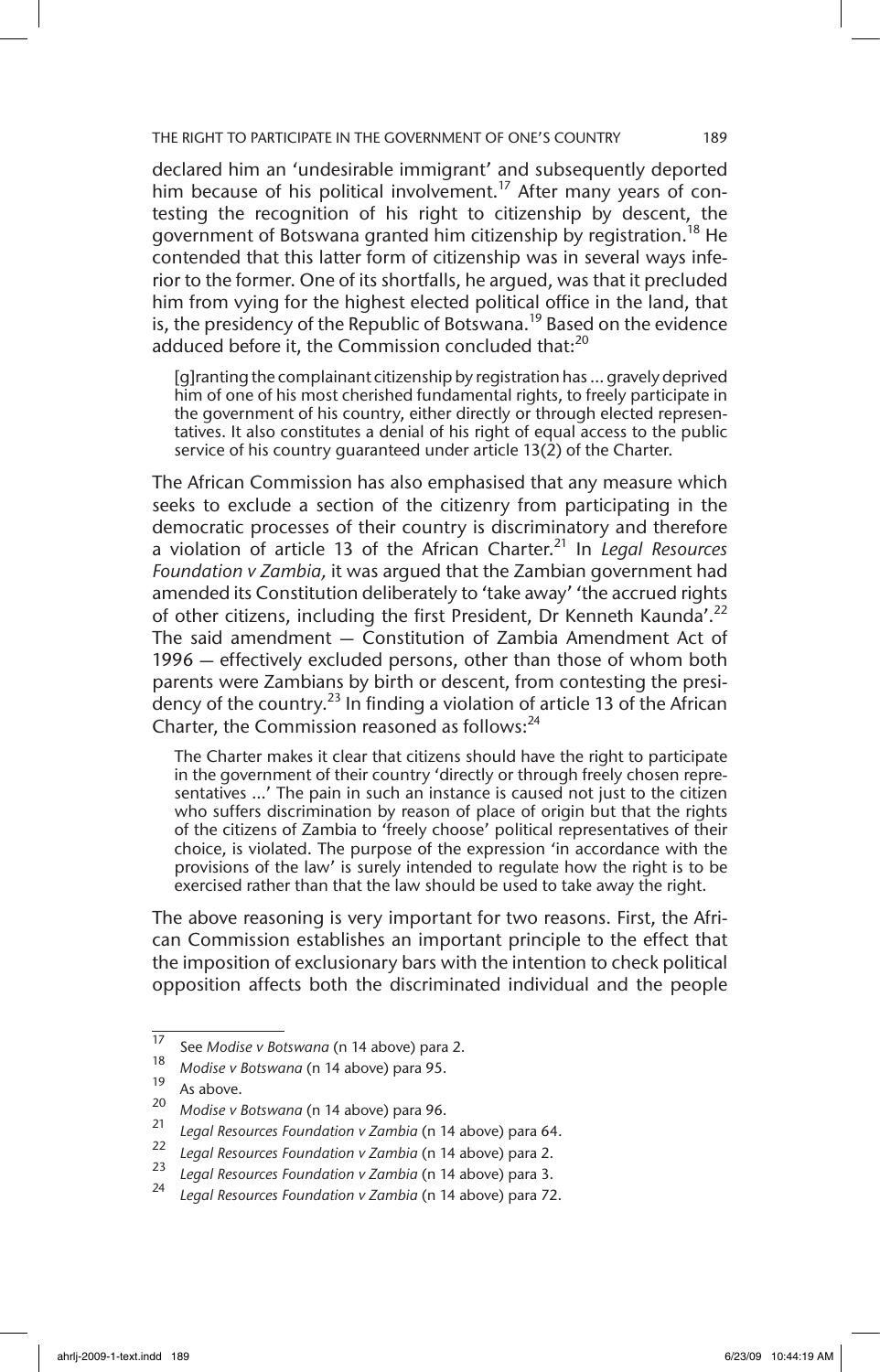he or she intends to represent in accordance with article 13(1). Secondly, the Commission's pronouncements serve as a warning to those governments that are fond of using their legal systems and other state machinery to frustrate a section of their citizenry. Thus, it is clear that laws ought to be promulgated to regulate and not to violate the rights of individuals.

The African Commission's viewpoint might have been informed by the fact that many post-colonial African governments have in the past resorted to 'exclusionary bars' to lock out their perceived erstwhile opponents from clinching the highest political office in the land. A notable example is Côte d'Ivoire, where a former Prime Minister, Alassane Ouattara, was barred from participating in the country's presidential elections held in 2000, on grounds that he was not a 'real Ivorian'.<sup>25</sup> Odinkalu correctly contended that the use of exclusionary bars by a post-colonial elite does not only restrict access to political office and processes, but also reinforces a widespread sense of illegitimacy of some African states.<sup>26</sup> At the same time, exclusionary bars undermine citizenship and instigate undue political contestations and instability.

Besides linking the enjoyment of the right to participate in government with the guarantee of the right to nationality, the African Commission has also sought to interplay this right with freedom of expression, self-determination and the prohibition of unconstitutional changes of government. It has, for example, observed that 'freedom of expression is a fundamental human right, essential to an individual's personal development, political consciousness and participation in the public affairs of his country'.<sup>27</sup> The Commission has also held that to participate freely in government entails, among other things, the right to have the results of free expression of the will of voters respected.<sup>28</sup> It also emerges from the African Commission's jurisprudence that massive human rights violations coupled with the denial of the right to political participation could justify secession.29

With regard to unconstitutional changes of government, the African Commission found the imposition of a ban on leaders of a former government after a *coup* to be a violation of their right to participate in the government of their country.<sup>30</sup> Although the Commission's jurisprudence on this issue is remarkably shallow, it is encouraging

<sup>&</sup>lt;sup>25</sup> See C Odinkalu 'Back to the future: The imperative of prioritising for the protection of human rights in Africa' (2003) 47 *Journal of African Law* 18.

 $\frac{26}{27}$  As above.

<sup>27</sup> *Amnesty International v Zambia* (n 14 above) para 46.

<sup>28</sup> *Constitutional Rights Project & Another v Nigeria* (2000) AHRLR 191 (ACHPR 1998) para 50.

<sup>29</sup> *Katangese Peoples' Congress v Zaire* (2000) AHRLR 72 (ACHPR 1995).

<sup>30</sup> *Jawara v The Gambia* (n 14 above) para 67.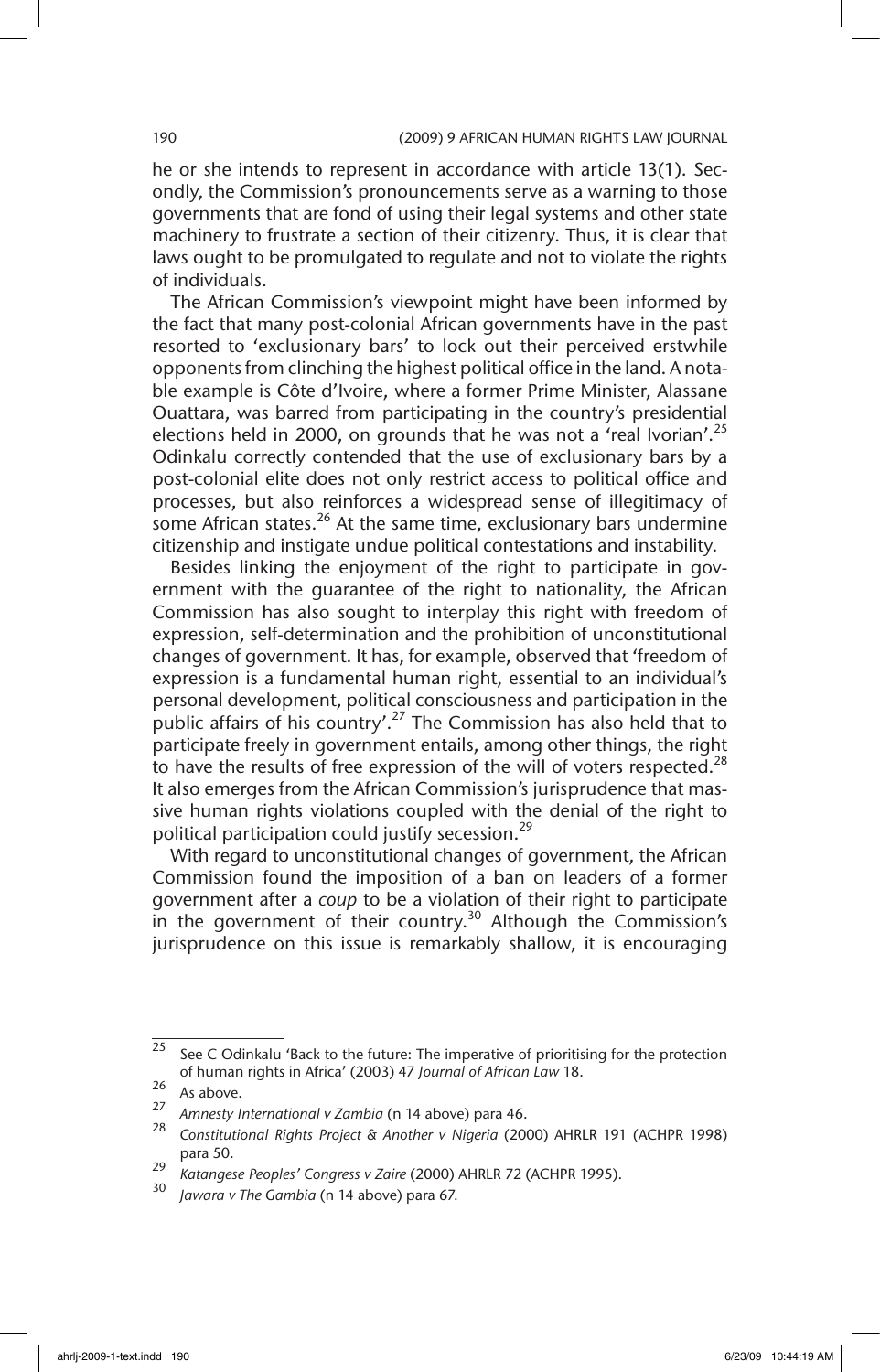to note that even the Constitutive Act of the African Union  $(AU)^{31}$ unequivocally condemns unconstitutional changes of government.<sup>32</sup> The Constitutive Act is categorical that a government that seizes power through unconstitutional means shall not be allowed to participate in the activities of the AU. $^{33}$  Additionally, the AU has a variety of options on how to deal with such governments.<sup>34</sup>

It is clear that both the African Charter and the Constitutive Act lack a precise definition of what might constitute an unconstitutional change of government. The Declaration of the Framework for an OAU Response to Unconstitutional Changes of Government is instructive in this regard in that it intimates situations such as: $35$ 

(i) military *coup d'état* against a democratically elected government; (ii) intervention by mercenaries to replace a democratically elected government; (iii) replacement of democratically elected governments by armed dissident groups and rebel movements; and (iv) the refusal by an incumbent government to relinquish power to the winning party after free, fair and regular elections.

The above list of situations, however, is not conclusive because it overlooks certain paramount circumstances that could as well infer an unconstitutional change of government.<sup>36</sup> For instance, it fails to appreciate the unconstitutionality of a government which refuses to call for elections at the end of its tenure, or the one which manipulates the Constitution to prevent a democratic change of government. It also ignores the effects and implications of vote-rigging and other electoral malpractices that could possibly lead to the violation of the values and principles of good governance.

The foregoing discussion therefore explains why it is not prudent, yet uncommon, to confine the scope of the right to participate in government within the narrow prism of 'citizen participation in periodic elections, either as candidates or voters'. Actually, this right demands governmental or state authority to be based on the sovereignty and the will of the people. It places obligations on states not only to ensure a level political field, but also to guarantee other rights that would

<sup>&</sup>lt;sup>31</sup> The Constitutive Act of the African Union, adopted by the 36th ordinary session of the Assembly of Heads of State and Government, 11 July 2000, Lomé, Togo, CAB/ LEG/23 15, entered into force 26 May 2001.

 $32 \n n 31$  above, art 4(p).

 $\frac{33}{34}$  n 31 above, art 30.

Art 23 partly provides as follows: '2 ...any member state that fails to comply with the decisions and policies of the Union may be subjected to other sanctions, such as the denial of transport and communications links with other member states, and other measures of a political and economic nature to be determined by the Assembly.'

<sup>35</sup> See Declaration of the Framework for an OAU Response to Unconstitutional Changes of Government AHG/Decl 5 (XXXVI) adopted by the 36th ordinary session of the Assembly of Heads of State and Government of the OAU.

<sup>36</sup> For a more detailed definition of this phrase, see OAU *Report of the Sub-Committee of the Central Organ on Unconstitutional Changes in Africa* (2000) 25 (v)-(vi).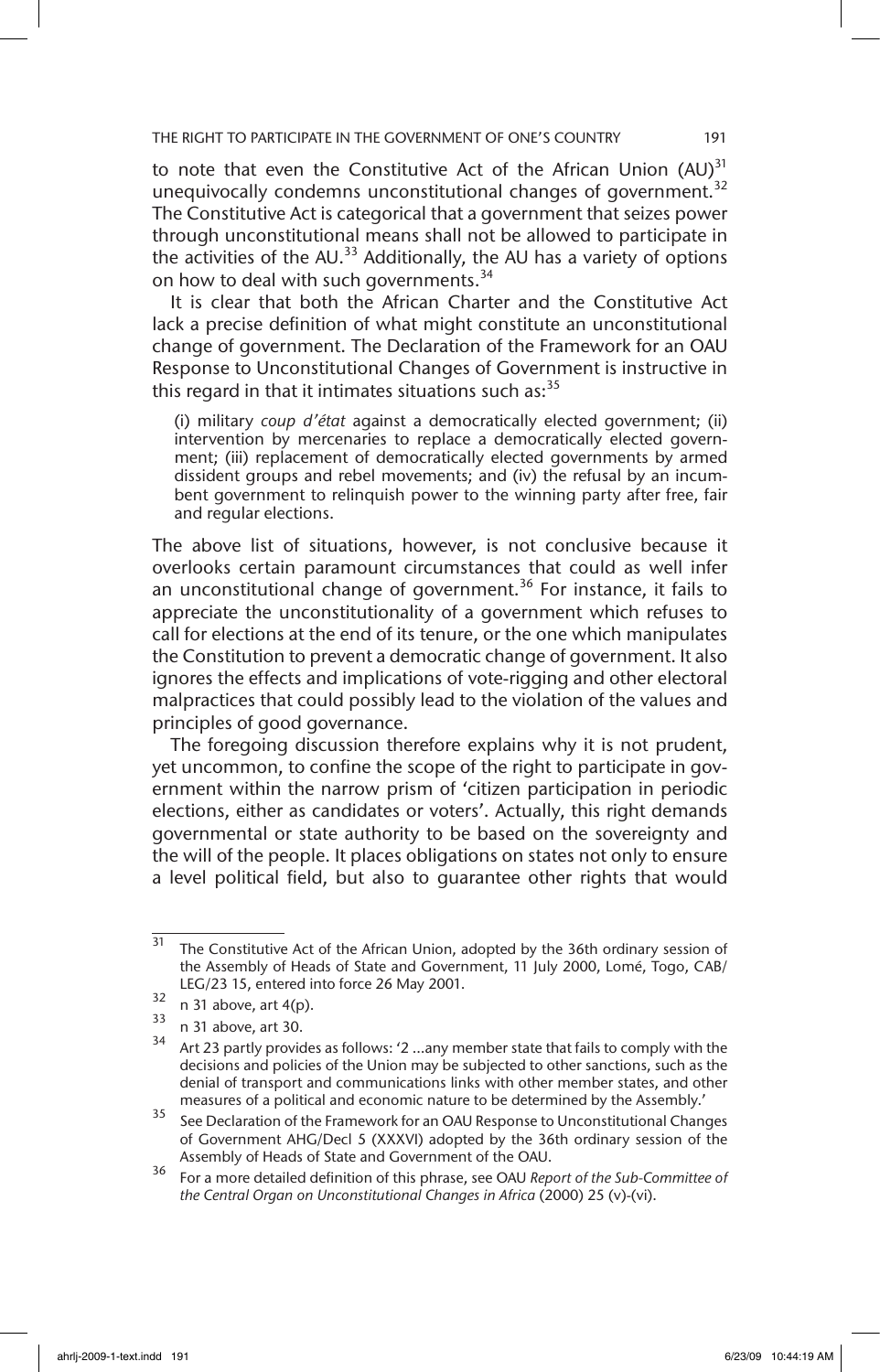safeguard the interests of all in society. In other words, although the enjoyment of this right starts with the guarantee of political participation, it by no means ends there. This is because other factors that are important in safeguarding fair political participation must also necessarily be ensured.

It is rather unfortunate that the realisation of the right to participate in government has remained controversial and complicated in Africa for reasons ranging from legal complexities, vested political interests, corruption and extreme poverty. This situation is exacerbated by the fact that some countries largely still rely on laws and policies promulgated during the colonial era, which in many respects prevent the most disadvantaged groups in society from fully enjoying this right. Due to such archaic policies and laws, important issues such as equitable access to public resources and services are no longer a major concern. At the same time, political contests are intense because of what is at stake; those who wield political power benefit from widespread abuses and misappropriation of public resources and services.

Consequently, many Africans have become victims of governments of exclusion such as dictatorships, military rule, or single-party autocracies. Ethnicity, corruption and vote-rigging have also had a hand in derailing the democratic process on the continent. What follows therefore is a discussion on how some of the factors listed above could have contributed to the post-election violence witnessed in Kenya in 2007.

# 4 An exposition of the nature and causes of Kenya's long-term governance crisis

Compared with her neighbours, who are often besieged by civil unrest, Kenya has for long been a hub of socio-economic and political stability. However, in spite of its success in containing an outbreak of civil war, the country is still largely plagued with many of the factors that undermine citizens' participation in government. These factors, which also instigated the 2007 post-election crisis, include strong ethnic divisions, polarised politics, political manipulation, socio-economic disparities, deepening levels of poverty and endemic corruption.<sup>37</sup> These factors are examined in detail below under four major themes, namely, sociohistorical, ethno-political, socio-economic and legislative.

## 4.1 Socio-historical factors

A number of socio-historical factors have contributed to the undermining of the right to participate in government and by extension, the 2007

See African Peer Review Mechanism 'Country Review Report of the Republic of Kenya' http://www.polity.org.za/article.php?a\_id=99422 and http://www.nepad. org/aprm-not accessible (accessed 4 February 2009) 14.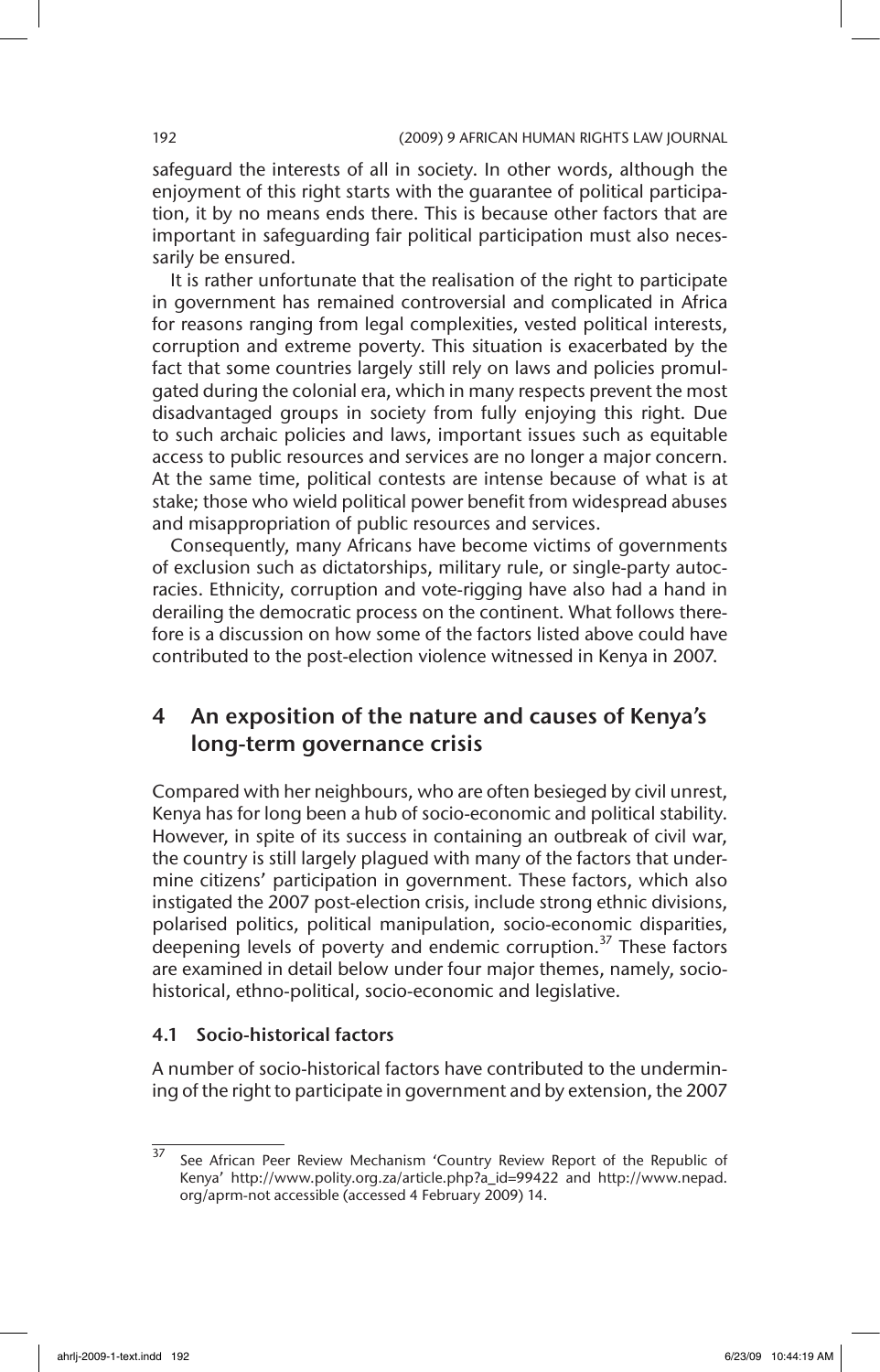post-election violence in Kenya. In the main, colonialism perpetuated and subsequently left behind an undesirable legacy on inter-communal interactions in the country in that the notion of statehood was imposed on communities that historically lacked inter-communal coherence. By forcing ethnic communities that previously lived independently of each other to live together, the British colonisers did not give a thought to the possibility of the emerging state being ethnically polarised.<sup>38</sup>

Further, through its policies that favoured the investment of resources in only high potential areas that had ample rainfall and fertile lands, colonialism spawned asymmetrical development in Kenya.<sup>39</sup> The colonial government focused on developing infrastructure and social services in 'productive' areas at the expense of the rest of the country, and this inequality remains largely unaddressed in the policies or practices of independent Kenya.<sup>40</sup>

Soon after independence, the government reiterated the colonial position that public resources would only be invested in areas where they would earn the highest return.<sup>41</sup> Consequently, regional inequalities between Nairobi, the former 'white highlands', Coastal, Northeast and Western provinces are still evident today. Similarly, the gross domestic product (GDP) *per capita* between the various regions of the country differs widely, while about 45% of the country's modern sector employment is concentrated in less than 15 towns.<sup>42</sup>

The resultant disconnection between the various ethnic communities and regions of the country has provided the ethno-regionalised basis for political and economic discrimination against some citizens. It is rather unfortunate that this trend has found support from a class of post-colonial political elite who prefer it, both as a bargaining chip to bolster their political influence and as a tool to lock out of government their perceived opponents. Although successive post-colonial governments were expected to dispel the problems that had been evolved by the colonial legacy, this has gone largely unaddressed. For various reasons, the political class in successive governments opted to entertain and nurture this inequality.

It is therefore not surprising that the underlying regional imbalances and the attendant inter-ethnic inequalities easily inform the persistent struggles over the country's resources, such as land and access to public services. This socio-historical reality has had a negative effect on

<sup>38</sup> For a similar argument, see generally K Hopkins 'A new human rights era dawns on Africa' (2003) 18 *South African Public Law* 350.

<sup>&</sup>lt;sup>39</sup> African Peer Review Mechanism (n 37 above) 46. The areas in question were in Central Province, the Rift Valley Highlands and parts of Western Province.

 $^{40}$  As above.

See African Socialism and its Application to Planning in Kenya, Sessional Paper No 10, Government Printer, 1966.

 $42$  As above.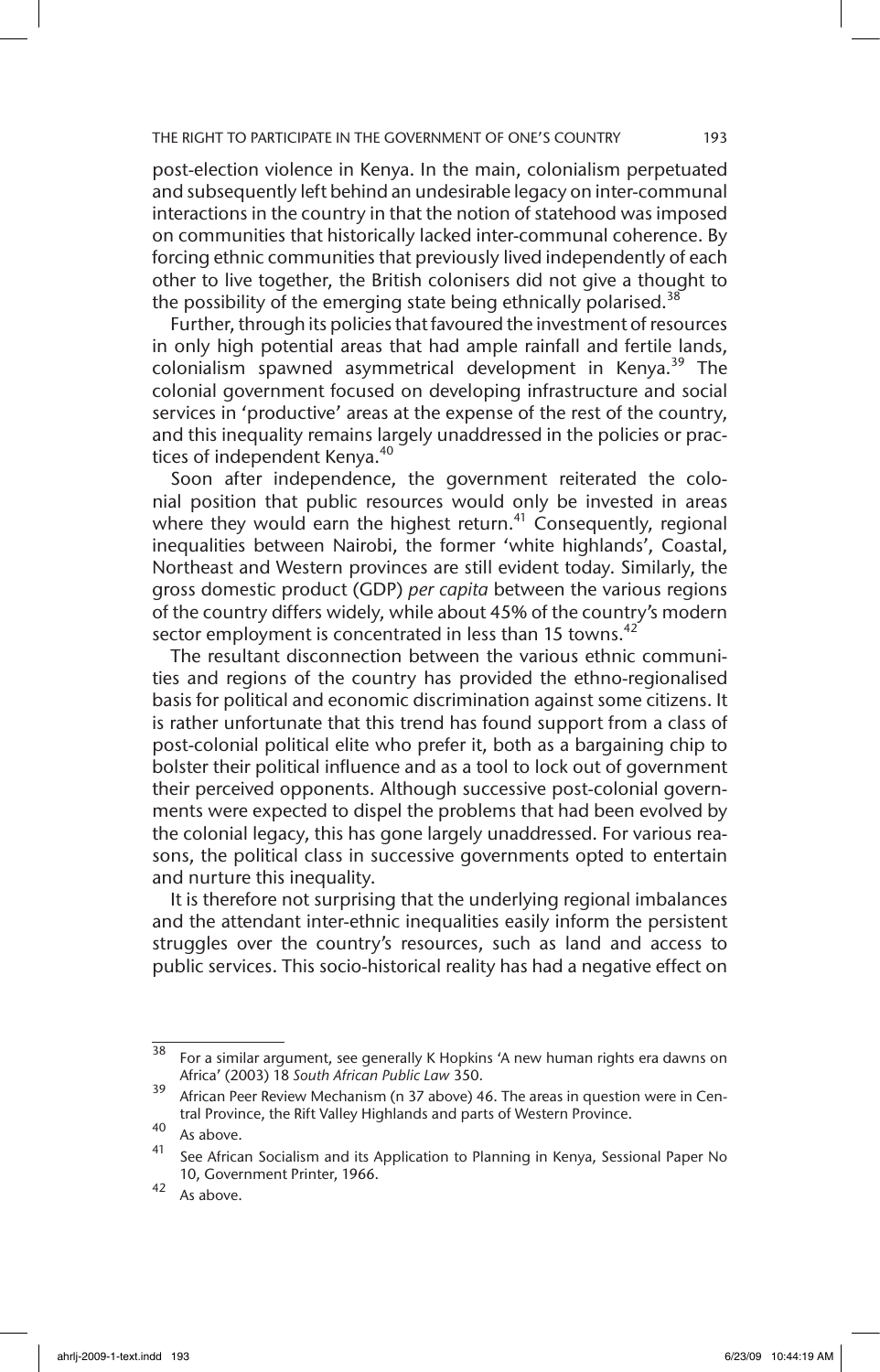democracy and human rights, and in particular the realisation of the right to participate in government.

### 4.2 Ethno-political factors

Since independence, Kenya's political system has demonstrated overt weaknesses and inherent inequities that have had significant ramifications for citizenship rights. First, ethnocentrism transpires throughout the country's political substratum. Secondly, because of vested ethnic interests, presidential power has been personalised. These two factors have posed certain challenges to the effective realisation of the right to participate in government.

It is important to note that Kenya, like many other African countries, has been guilty of deliberately defining citizenship within the narrow prism of ethnic belonging. Consequently, one of the most acute problems the country has been facing is the endless struggle to integrate its different communities into a democratic modern nation, without compromising their respective ethnic identities. Generally, ethnocentrism has had manifold implications: One, it has encouraged the politicisation and manipulation of ethnic identities to extreme measures and two, it has led to the exclusion of some communities from government affairs.<sup>43</sup> A few illustrations need to be given to unravel the magnitude of these problems.

During the reign of the country's first President, Jomo Kenyatta, a small elite group called 'Kiambu Mafia' dominated Kenya's politics, resulting in the emergence of a class of capitalists from his Kikuyu tribe.<sup>44</sup> This class enjoyed unlimited economic prosperity and political influence and repressed any resistance against it. As a result, other ethnic groups as well as many non-conforming members of the Kikuyu tribe were alienated from government affairs.<sup>45</sup> Participation in government was somehow a preserve for those who either belonged to the President's tribe or were his pledged loyalists.

The situation took a dramatic turn for the worst when Daniel Arap Moi ascended to the presidency after Kenyatta's death. This could easily be understood, given that Kenyatta's loyalists sidelined even Moi (then the country's Vice-President), because he belonged to a small tribe — the Kalenjin.<sup>46</sup> Ironically, in his formative years as President Moi posed as the possible 'political messiah' who would save the country from the curse and blemish of ethno-politics. In fact, that was one of

 $43$  African Peer Review Mechanism (n 37 above) 49.

<sup>44</sup> A Korwa & I Munyae 'Human rights abuses in Kenya under Daniel Arap Moi 1978- 2001' (2001) 5 *African Studies Quarterly* http://web.africa.ufl.edu/asq/v5/v5i1a1. htm (accessed 3 February 2008).

 $45$  As above.

<sup>46</sup> A Sjögren & P Karlsson 'Kenyan politics 1963-2007: A background to the elections' http://www.nai.uu.se/policy\_activities/articles/sjogren\_and\_karlsson/background-1/ (accessed 3 February 2008).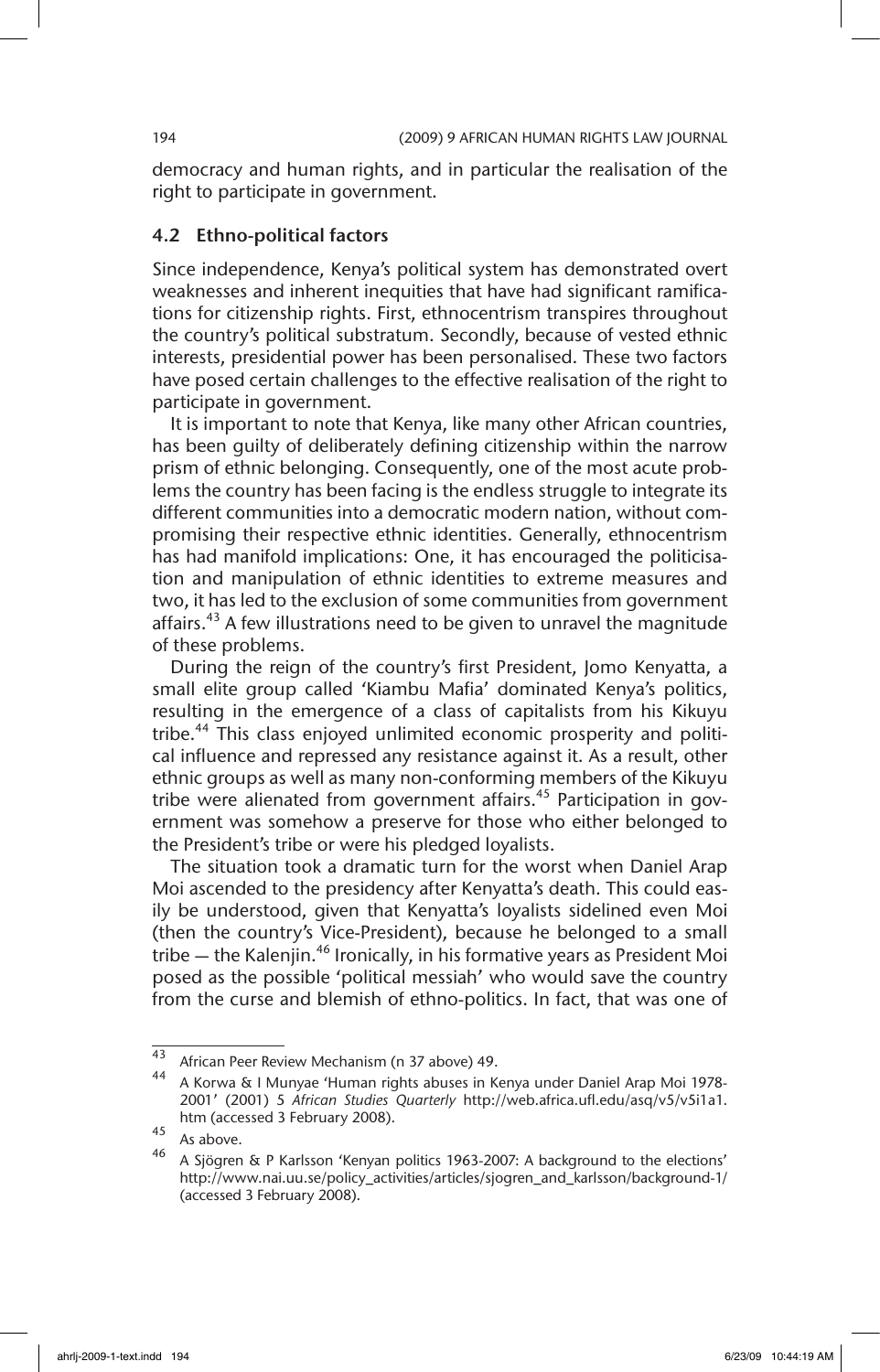his pledges when he took over the presidency. Towards this end, he banned all the subsisting ethnic-centred welfare associations, such as the Luo Union, Gikuyu, Embu and Meru Association (GEMA) and the Abaluhya Union*.* 47

His pledge notwithstanding, Moi soon became engrossed in suppressing his perceived opponents. Corruption, ethnicity and human rights became distant concerns as he began to centralise and personalise power.<sup>48</sup> This he achieved through tactics such as populating the civil service and state-owned institutions with members of his tribe.49 He also criminalised competitive politics and criticisms of his leadership. $50$ 

In order to secure the interests of their respective ethnic communities, both Kenyatta and Moi therefore resorted to political gerrymandering, which at best fettered the right to participate in government. One such way was to limit the country's democratic space by allowing only one political party — the Kenya African National Union (KANU) — to operate freely. In fact, KANU was under the effective control of the sitting President, who also sanctioned the appointment of its members and officials. In effect, there was no clear demarcation between party and state authority. Thus, for one to participate in government in whatever capacity, he or she had to be a convert of political sycophancy.

Political power was personalised around the presidency, courtesy of unilateral constitutional and legislative amendments. By 1991, for example, the country's Constitution had been amended about 32 times in order to afford more comfort and power to the incumbent Presidents, their tribe-mates and cronies. Among the amendments was the insertion of section 2A, which made Kenya a *de jure* one-party state until that provision was repealed in 1991.

Generally, Kenya's ethno-politics have led to the misplaced assumption that it is essential for one's ethnic group to win the presidency in order to have unrestricted access to state resources and services. $51$ Hence, governmental authority, particularly the presidency, is more or less the preserve of the person in office and could be abused without any serious repercussions. This explains why every tribe covets the presidency and why losing it is so costly and therefore unacceptable. It is also understandable why, since the re-introduction of multi-party politics in 1991, the country's political parties are mainly regional, ethnic-based and poorly institutionalised. The nature and composition of the political parties founded in 1992 and thereafter attest to this

 $\frac{47}{48}$  As above.

 $^{48}$  Korwa & Munyae (n 44 above).

 $49$  As above.

Amnesty International 'Kenya: Torture, political detention and unfair trials' (1987) AI Index AFR 32/17/87 and Amnesty International 'Kenya: Torture compounded by the denial of medical care' (1995) AI Index AFR 32/18/95.

<sup>51</sup> African Peer Review Mechanism (n 37 above) 49.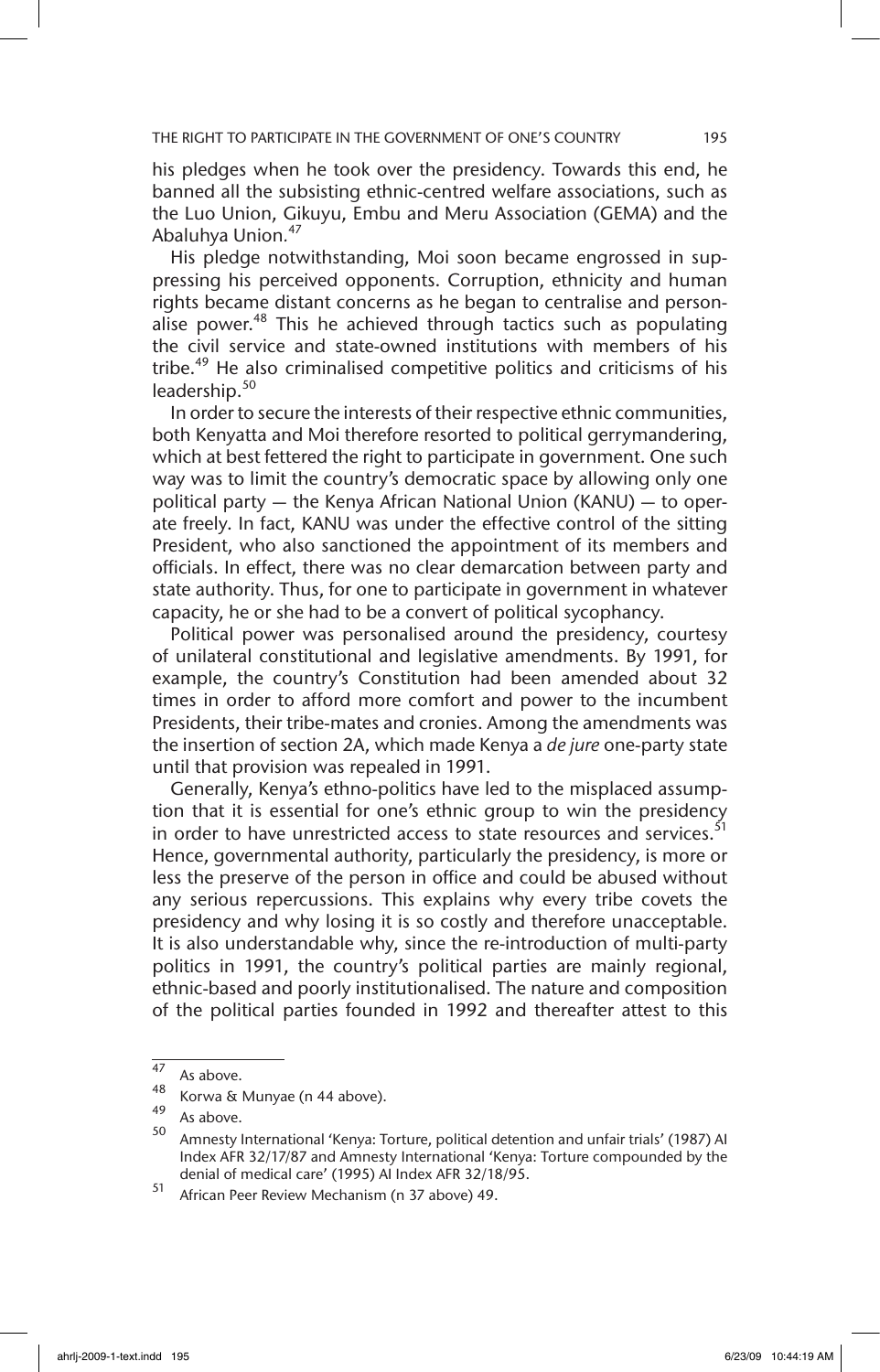fact in that even the self-styled 'national parties' have tribal or regional undercurrents.

When Kenya entered the multi-party era, there was an earnest expectation that the government would create an enabling environment for its citizens to exercise freely their constitutionally-guaranteed rights. Contrary to this popular belief, most of the 1990s were a continuation of the un-democratic practices birthed at independence. In the early 1990s, for example, the KANU government went as far as instigating ethnic-based violence in order to show that a multi-party political system was not suitable for a multi-ethnic country such as Kenya.<sup>52</sup>

It was during this period when 'ethnic cleansing' occurred in many parts of the country, aimed at expelling certain communities from areas believed to be the 'native reserves' of other communities. This happened in, for example, the Rift Valley Province between 1991 and 1993, when the Kalenjin community attempted to expel other communities living in the area. $53$  The same could be said of the violence reported in parts of Coast Province prior to and after the 1997 general elections. There is ample evidence that the 1992 and 1997 ethnic violence was politically motivated by the government.<sup>54</sup> Specifically, a report compiled by Amnesty International implicated certain pro-government politicians with the 1997 clashes in Coast Province.<sup>55</sup>

It may be argued that Kenya's third multi-party elections, held in December 2002, presented the best opportunity for the realisation of an ethnically-integrated country. This is mainly because, for once, ethnicity was at its barest minimum, courtesy of the formation of an inter-ethnic party called the National Rainbow Coalition (NARC). This opportunity was nonetheless lost as NARC's promise to end ethnicity was forgotten the moment Kibaki was sworn in as the country's third President. Like his predecessors, the President is roundly accused of perpetrating ethnicity.<sup>56</sup>

It is rather unfortunate that ethnicity as a factor in Kenya's politics has been dismissed, overlooked and considered secondary, while it is one of the staunchest challenges to citizens' participation in government. Rothchild rightly warned against such an attitude by emphasising that 'as long as observers cavalierly dismiss ethnicity as an irrational relic of the past, they will be unable to recognise its force and attraction in con-

<sup>52</sup> Korwa & Munyae (n 44 above).

<sup>53</sup> C Sicherman 'Kenya' (1998) 57 *Race and Class* 63.

See National Council of Churches of Kenya 'CPK/ARCH: Synod Committee Report' April 1992 and A Abuom 'The role of Kenyan churches in democratisation' paper presented at a Conference on the Christian Churches and Africa's Democratisation, Leeds, 1993, cited in Korwa & Munyae (n 44 above).

<sup>55</sup> See generally Amnesty International 'Kenya Annual Report for 1997' (1998).

See Standard Team 'A blot on the talks' http://www.eastandard.net (accessed 13 February 2009).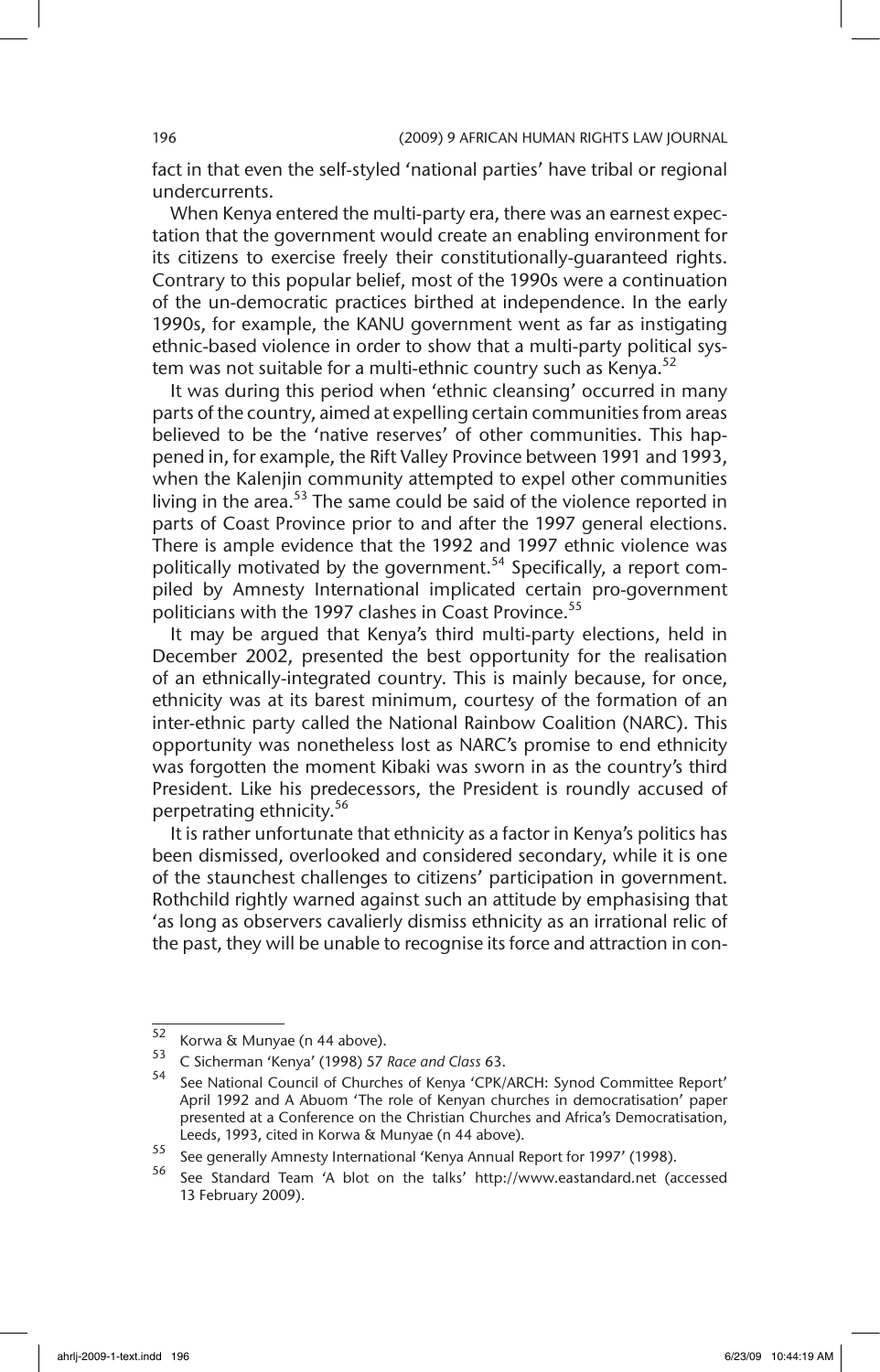temporary times'.<sup>57</sup> True to Rothchild's words, the governance crisis in Kenya and the attendant undermining of democracy and human rights could not have reached the intensity it did in 2007 had the underlying ethno-political factor been timeously resolved.

## 4.3 Socio-economic factors

Kenya's is the largest economy in East Africa and the third largest in sub-Saharan Africa. Its economic performance has, however, been below potential.<sup>58</sup> The country's poverty index is escalating, as the number of poor increased from 12,5 million in 1997 to 15 million in 2005.<sup>59</sup> An alarming 56% of the population lives in absolute poverty. This has been attributed to a combination of factors, including natural calamities, corruption, deteriorating infrastructure, weak implementation capacity and low levels of donor inflows. $60$  Poverty in the country is also quite structured, with certain regions being disproportionately affected due to political and historical reasons.<sup>61</sup>

From another perspective, though, the country's economy displays some positive attributes, namely, reduced dependence on foreign aid, good domestic resource mobilisation efforts and a vibrant agricultural export sector.<sup>62</sup> The government has also sought to expand its tax base via policies that, among other things, encourage investment, improve tax administration and enhance the efficiency of financial markets and institutions.<sup>63</sup>

Despite noticeable progress in key socio-economic reforms, the country still faces many challenges which have negative implications for citizens' participation in government. These challenges concern, *inter alia,* improving the efficiency of public sector service delivery, building a new infrastructure and rehabilitating existing ones, high unemployment rates, especially among the youth, poverty eradication, maintaining sound economic policies and implementing various structural reforms so as to reverse a slow economic growth rate. The country also lacks effective anti-corruption policies.

Kenya has had, and continues to have, a worrisome level of corruption. Decades of endemic corruption have fundamentally deprived

<sup>57</sup> D Rothchild 'Ethnic insecurity, peace agreements and state building' in R Joseph (ed) *State, conflict and democracy in Africa* (1999) 320.

<sup>58</sup> African Peer Review Mechanism (n 37 above) 17. This report indicates that the country's Gross Domestic Product (GDP) fell precipitously from an annual growth rate of 7,5% in 1971-80 through 4,5% in 1981-90, to a mere 1% in 1997-2002.

 $\begin{array}{c} 59 \\ 60 \end{array}$  As above.

 $60^\circ$  As above.

<sup>61</sup> See generally UNDP *Fourth Human Development Report for Kenya*, 2005; and Society for International Development (2004) 'Pulling apart facts and figures on inequality in Kenya'.

 $\frac{62}{63}$  African Peer Review Mechanism (n 37 above) 17.

As above.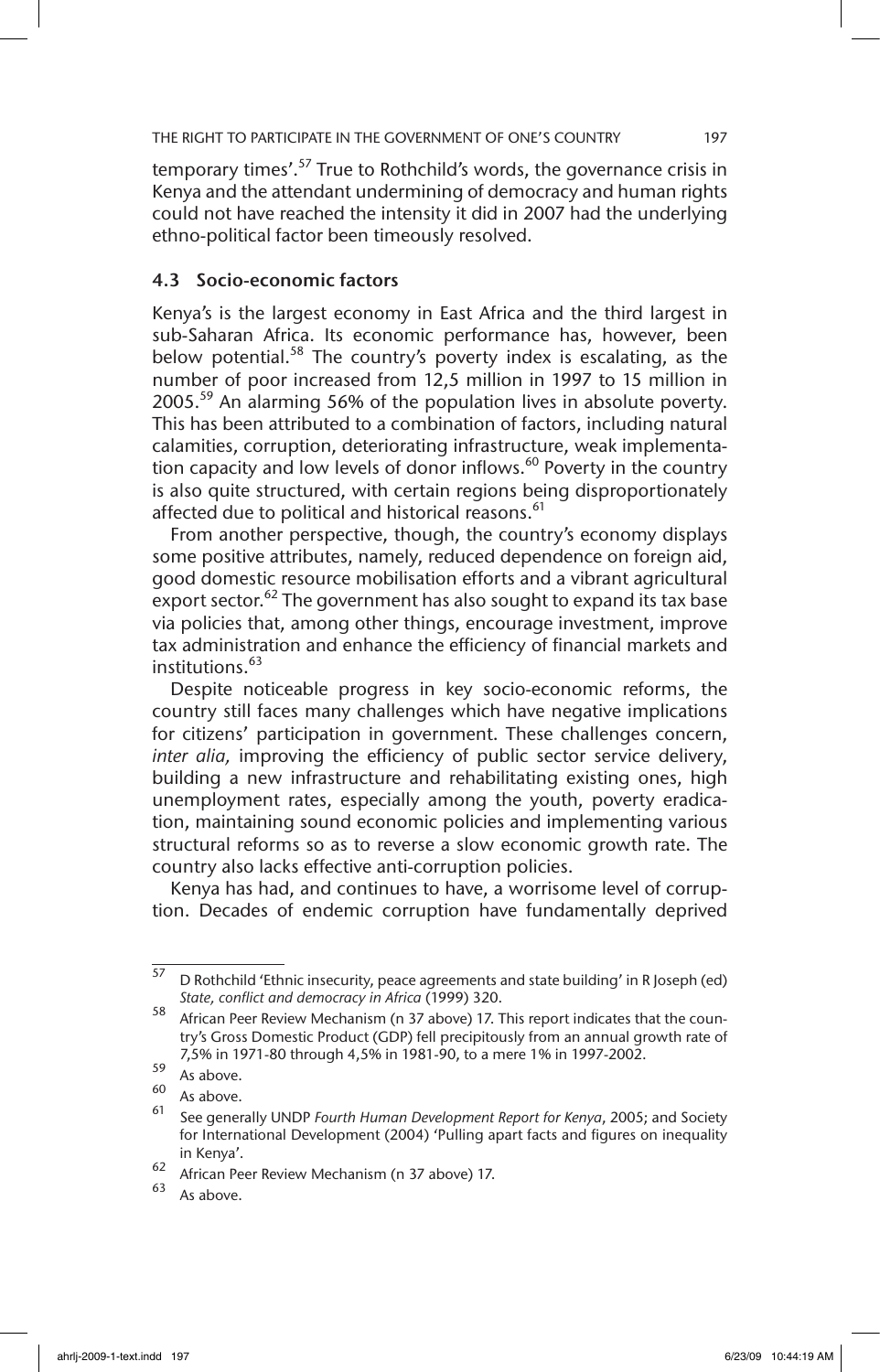citizens of their right to participate in government. The vice has exacerbated the country's socio-economic crisis to such a magnitude that the rules of fair play are either simply ignored or have been replaced with influence peddling and nepotism. This has eventually affected the competence, integrity and output of government. Moreover, it has entrenched socio-economic inequality as well as inequitable access to public resources and services among citizens.

Whereas the government has established the Kenya Anti-Corruption Commission (KACC) and enacted the Anti-Corruption and Economic Crimes Act*,* there is the general lack of political will to end this vice in all spheres of society. In fact, grand corruption is becoming prolific in some government ministries, departments, corporations, the judiciary and even local authorities. This is not an attribute of good governance because corruption and related vices fail to ensure the most efficient utilisation of resources in the promotion of development, enhancement of citizen participation in government and accountability.<sup>64</sup>

Another disturbing socio-economic issue currently affecting the country pertains to land allocation and distribution. Statistics indicate that more than half of the arable land in the country is in the hands of only 20% of the population.<sup>65</sup> This is partly because the post-colonial land redistribution policy was deliberately designed to favour the ruling class and not the landless masses. With the aid of such a policy, politicians in successive governments have used land to induce patronage and build political alliances.<sup>66</sup> Thus, much of the land has ended up in the hands of the political class, members of their families, friends and tribe-mates, rather than the communities from which the colonialists had taken it.<sup>67</sup> A recent investigation on the unfair allocation of land found that:<sup>68</sup>

[t]he practice of illegal allocations of land increased dramatically during the late 1980s and throughout the 1990s … and land was … granted for political reasons or [was] … simply subject to 'outright plunder' by a few people at the expense … of the public.

The practice of the illegal allocation and distribution of land has led to a general feeling of marginalisation among some communities as well as the ethnicisation of the land question. While the Constitution permits individuals to own land in any part of the country without any form of discrimination, this, in reality, has not been the case. Many areas outside the major cities and towns are ethno-geographically demarcated, a phenomenon that has led to the emergence of 'ethnic

<sup>64</sup> See Hope (n 10 above) 6.

<sup>65</sup> See generally G Njuguna 'The lie of the land evictions and Kenya's crisis' (2008) 2 *African Policy Brief* 1.

<sup>66</sup> Kenya National Commission on Human Rights *Unjust enrichment* (2004) 1.

 $\frac{67}{68}$  As above.

<sup>68</sup> n 66 above, 146.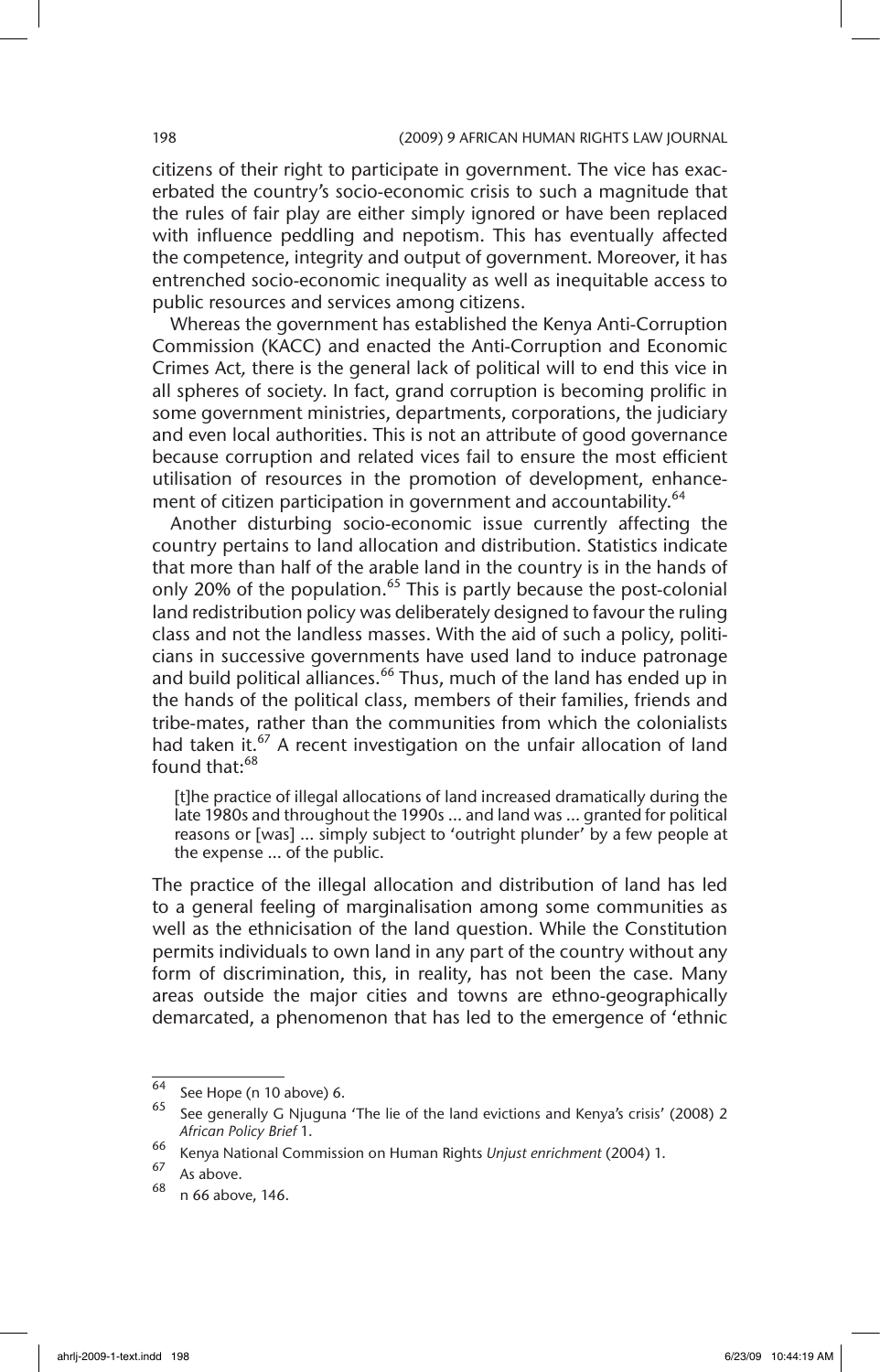reserves'. Besides being a source of corruption in terms of illegal or irregular land allocation, this phenomenon has also been tapped by politicians to instigate ethnic violence, especially during electioneering periods.<sup>69</sup>

## 4.4 Legislative factors

As argued elsewhere above, Kenya's legal system has been the government's handmaiden for undemocratic tendencies such as ethnic polarisation, electoral malpractices and uneven access to public resources. The country still prides itself in a Constitution drafted at independence in 1963 and a legal system aped from its former coloniser. Although the Constitution came with a flowery package of guarantees, it failed to address certain crucial issues of national importance, which now pose a threat to good governance.<sup>70</sup> Some of these unresolved issues include the question of streamlining the three arms of government — executive, legislature and judiciary, land acquisition and distribution, reform of the electoral system, and improving ethnic integration.

Good governance is influenced by the existence of a sound democratic constitution that enables the government to manage the affairs of the state effectively, while at the same time empowering the citizenry to participate in government.<sup>71</sup> Unfortunately, Kenya's current Constitution was written without much input from the citizens of the country and, in spite of relentless efforts to amend it, there is consensus that the document is now outmoded.<sup>72</sup> In fact, some of the amendments eventually undermined the legal sanctity of the document, rendering it rather a powerful tool in the hands of the President than an agreement between the government and its citizens. A closer look at some of its provisions would confirm this position.

The Constitution empowers the President to be the head of state and Commander-in-Chief of the armed forces of the Republic.<sup>73</sup> Additionally, the President can hire and fire the Vice-President and Cabinet Ministers,<sup>74</sup> enjoys immunity from criminal and civil proceedings,<sup>75</sup> appoints Permanent Secretaries,<sup>76</sup> the Attorney-General,<sup>77</sup> the Chief

<sup>69</sup> See generally Republic of Kenya *Report of the Commission of Inquiry into the Illegal/ Irregular Allocation of Pubic Land*, Nairobi: Government Printer, June 2004 (Ndungu Report).

 $\frac{10^{11}}{20}$  See the Constitution of the Republic of Kenya, adopted in 1963, as amended in 1999.

<sup>71</sup> African Peer Review Mechanism (n 37 above) 16.<br> $72. A$  African Peer Beriew Mechanism (n 37 above) 34.

<sup>&</sup>lt;sup>72</sup> African Peer Review Mechanism (n 37 above) 24.

 $\frac{73}{74}$  See art 4 of the Constitution of the Republic of Kenya.

 $^{74}$  Arts 15 & 16.

 $\frac{75}{76}$  Art 14.

 $\frac{76}{77}$  Art 111.

Art 109.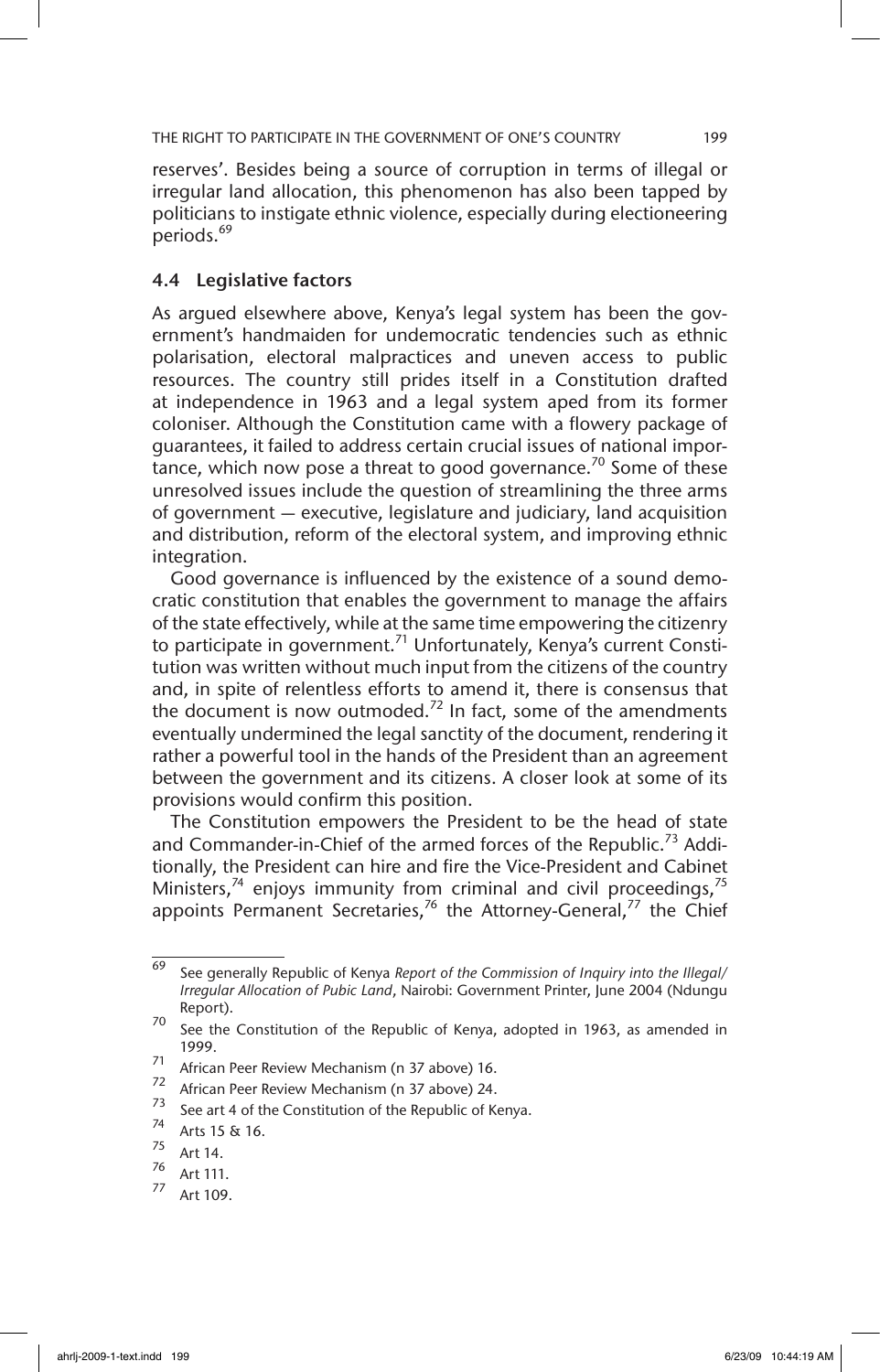Justice and other judges,<sup>78</sup> the Controller and Auditor-General,<sup>79</sup> Com $m$ issioner of Police $80$  and Chief of General Staff of the armed forces of the Republic.<sup>81</sup> Moreover, he or she can summon, prorogue and dissolve parliament at whim, $82$  must assent to legislation before it becomes law<sup>83</sup> and appoints officials of the Electoral Commission.<sup>84</sup>

It is clear that, apart from vesting enormous powers in the President, the Constitution also grants him overwhelming influence over the executive, judicial and legislative functions of government. As correctly emphasised in the African Peer Review Mechanism report on Kenya:<sup>85</sup>

The subordination of parliament to the executive in law making and parliamentary oversight functions, the failure of the executive to heed parliamentary recommendations, executive interference in appointments to the judiciary, do not conform to the accepted norms of democracy and are a source of disquiet in certain segments of Kenyan society. The traditional democratic notion of checks and balances is seen as a safety net that can best ensure that government organs work in a perfect equilibrium to deliver to the citizen an acceptable governance package.

Democracy, strictly so-called, has therefore not been tenable in Kenya, much due to an 'authoritarian Constitution' that vests enormous powers on the presidency. Constitutional reform has been a central talking point for decades, but to date every attempt to realise this goal has stalled. The first major attempt towards comprehensive constitutional reforms was in 1998, when the Constitution of Kenya Review Act was enacted to provide the framework for substantial review.

This, however, did not materialise because the KANU government was not comfortable with the scope of the potential reforms. Most contentious were the proposals on the devolution of powers through a federal system of government and the limiting of the powers of the President through the creation of the office of a Prime Minister with 'executive powers'. The wrangling between the government and opposition parties saw the country going into the 2002 elections with no substantial legislative reforms. Expectedly, the constitutional review process is still hampered by divisive politics, animated by high levels of political posturing and discord.<sup>86</sup> More often than not, national interests are traded off against the sectarian interests of politicians and other decision makers.<sup>87</sup>

 $\frac{78}{79}$  Art 61.

 $^{79}$  Art 110.

 $\frac{80}{81}$  Art 108.

 $\frac{81}{82}$  As above.

 $\frac{82}{83}$  Art 59.

 $\begin{array}{c} 83 \\ 84 \end{array}$  Art 46(2).

 $\frac{84}{85}$  Art 41.

<sup>&</sup>lt;sup>85</sup> African Peer Review Mechanism (n 37 above) 50.

 $\frac{80}{100}$  African Peer Review Mechanism (n 37 above) 24.

As above.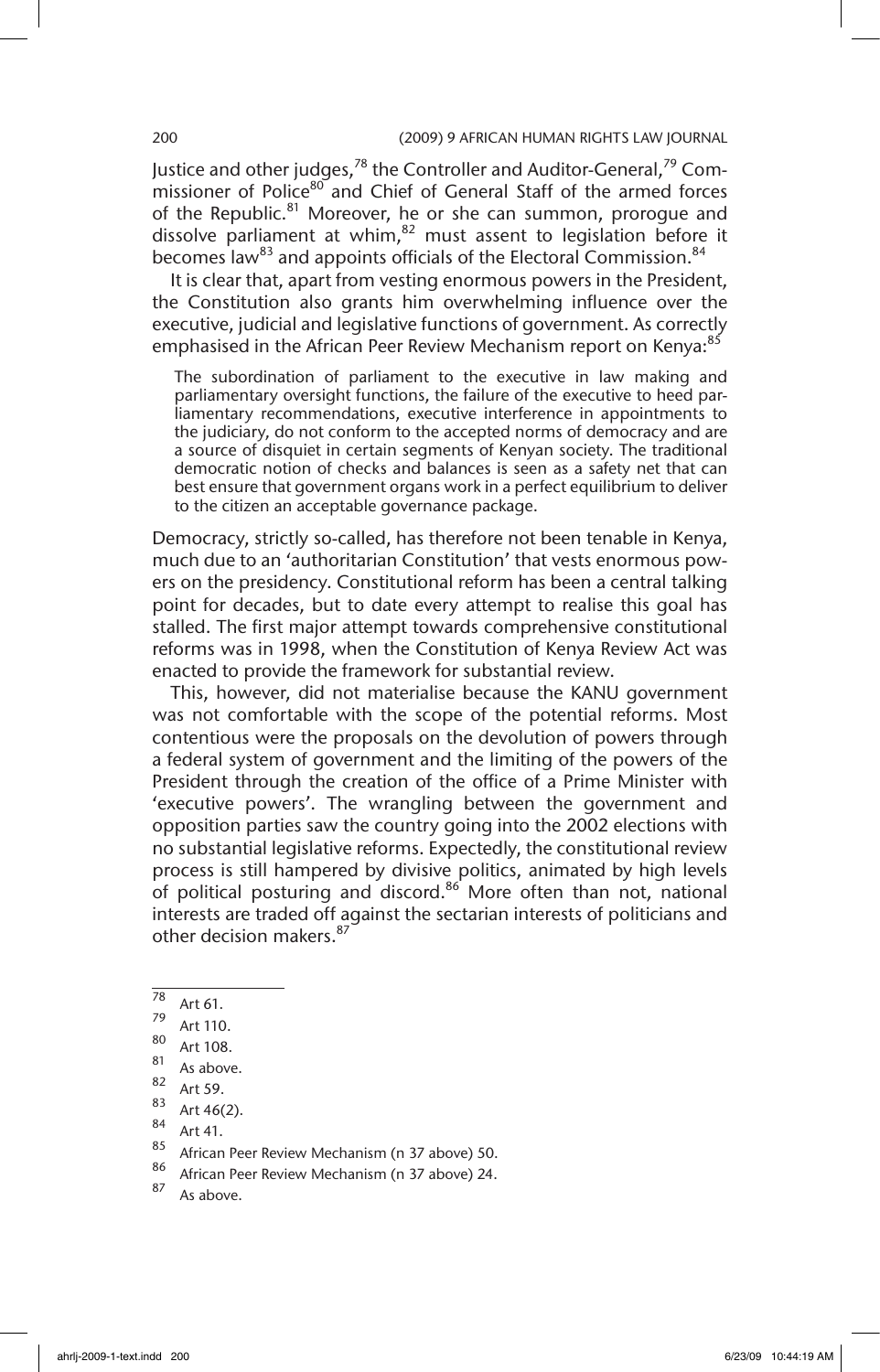The NARC government promised a new Constitution within its first 100 days in office, but could not deliver due to persistent wrangling within the party. By 2002, the Constitution of Kenya Review Commission (CKRC) had compiled a Draft Constitution, (popularly known as the 'Bomas Draft') from the views it collected from the public. The Draft provided for, among other things, the sharing of executive power between the President and Prime Minister. Due to disquiet from certain quarters, a parliamentary committee was constituted in 2004 to amend the Draft. The new Draft compiled by the committee (known as the 'Wako Draft') was not acceptable to some members of parliament from the Liberal Democratic Party (LDP) and KANU, since it sought to retain the enormous powers of the President.

The Wako Draft was later subjected to a referendum in November 2005, but was rejected by an overwhelming majority. Other than the general dissatisfaction with the content of the document, ethno-politics once again determined the outcome of the vote. The Wako Draft gained widespread support only in those areas dominated by Kibaki's Kikuyu tribe. It was within this context of ethnic division and animosity and the lack of legislative reforms that the country's 2007 polls were conducted.

Other than allowing the constitutional reform process to be the forum for all Kenyans to collectively determine the destiny of their nation, politicians have always usurped the process to settle their scores. It is needless to emphasise that, through comprehensive constitutional and legislative reforms, that sound democratic principles can be entrenched in a multi-ethnic country like Kenya.

## 5 Conclusion

The 2007 post-election chaos may have changed Kenya's political landscape irreversibly. Remarkable progress has already been registered since the signing of the power-sharing agreement between PNU and ODM and the subsequent formation of the Grand Coalition Government (GCG). The four-item agenda formulated by the KNDR team at the beginning of the mediation talks has been partly fulfilled, although other more crucial concerns are still pending. The items in the agenda were (i) measures to end the violence and restore fundamental rights and freedoms; (ii) immediate measures to address the humanitarian situation and promote reconciliation, healing and restoration; (iii) how to end the political crisis; and (iv) critical long-term issues including land reform, poverty, inequity, transparency and accountability.<sup>88</sup>

Among other milestone achievements of the talks were the establishment of the Department of Reconciliation and National Cohesion, the

<sup>88</sup> See Standard Team 'It's up to you, Annan tells House members' http://www.eastandard.net (accessed 13 February 2009).